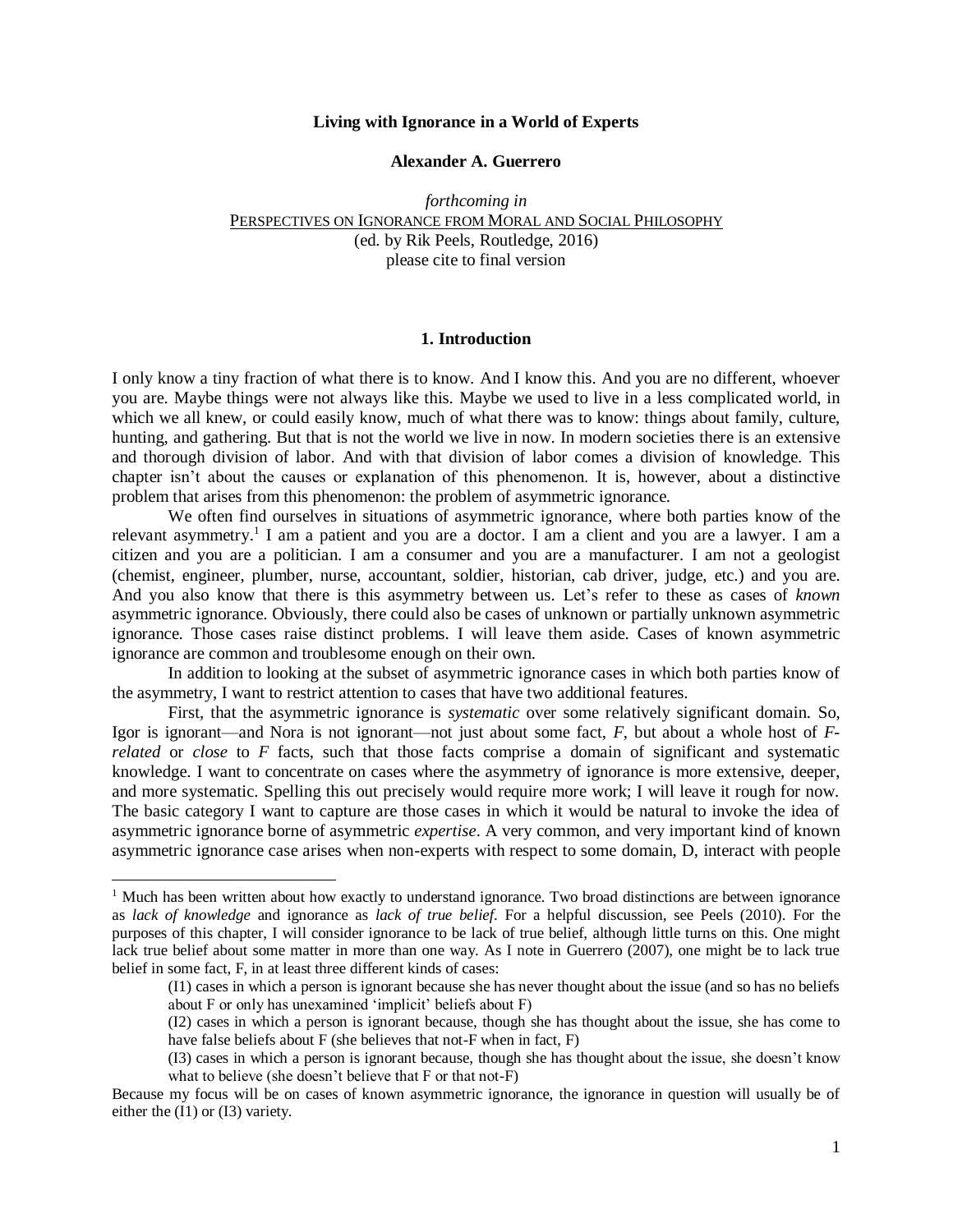who are experts with respect to D. I want to restrict attention to those kinds of cases, relying on an intuitive conception of expertise and what it is to be an expert. $<sup>2</sup>$ </sup>

Second, I want to focus on cases in which the experts in question may have or appear to have interests—economic, professional, personal—that are in less than complete alignment with the nonexperts, and in which this non-alignment gives rise to at least some reason to be skeptical of the expert. This doesn't mean that the experts are definitely deceiving or manipulating the non-experts; only that this is a possibility that one must take seriously. There are background, imperfectly aligning interests and potential biases of which one is aware. These are not cases in which the expert is your best, most trusted friend, or in which the incentive structures are set up so that what is good for her is always good for you, and vice versa. Nor are they cases in which one can't imagine why the expert might not tell the full story or exactly the story that she most confidently believes. Given even a little cynicism on our part, we can easily imagine this. Nora might not be trying to help us, or at least not *just* trying to do this.

So, my focus is restricted to cases in which (a) there is known, asymmetric ignorance between two or more parties, (b) that asymmetry is the result of asymmetric expertise, (c) there is some measure of non-alignment between the expert's interests and the non-expert's interests, and (d) that non-alignment is such so that one has at least some reason not to completely trust the expert(s). Call contexts in which these four conditions hold "strategic expertise contexts."

What motivates my focus on cases with these restrictions? The short answer: cases like this are pervasive and present a host of distinct and difficult problems for those of us on the ignorant, non-expert side of things (which will, at times, be all of us). A few salient examples: political representatives and constituents, doctors and patients, lawyers and clients, military officials and the general public, manufacturers and potential consumers, specialist employees and the corporate managers trying to manage them, scientists and the non-scientist public, mechanics and the automotively ignorant.

Additionally, although there has been some discussion of expert testimony, to my knowledge there has been no discussion of cases that involve both asymmetric expertise and some concern about non-aligned incentives. Not that this concern has never arisen for people thinking about experts. For example, Elizabeth Fricker writes: "where I know another to be epistemically expert relative to me on a topic, it is not just rationally permissible, but rationally mandatory for me to accept her judgment in preference to my own, *just so long as I have good ground to trust her sincerity*."<sup>3</sup> But what if we lack good ground to trust her sincerity? (Note that this will not always be the same as having good ground to *distrust* a person; we just lack the background positive reason to think them especially worthy of trust or especially likely to be sincere with us.) What if both of the experts, or all of the experts, are subject to possible biases or have non-aligned interests? Or what if we do not know which experts are subject to biases and which aren't? Is our situation hopeless? But isn't this often, if not mostly, our situation?

In this chapter, I want to focus on two questions that arise in a particularly pronounced way in these contexts of strategic expertise:

 $2 A$  completely separate paper could be written on what it is for a person to be an expert. I will work with a rough and ready sense which allows for a wide variety of kinds of experts. In general, however, an expert in a domain D is someone who is able and likely (a) to answer a question in domain D correctly, or with considerably greater accuracy than most non-experts; (b) to identify the considerations that are relevant to answering the question; and/or (c) to deploy methods in the future that will help develop answers to or understanding of other questions within D. More demanding, thicker ideas of expertise will require all of (a)-(c). Thinner conceptions will require only some of  $(a)-(c)$ .

There is an odder sense of "expert" where a person can be an expert in an ultra-narrow domain, so that we might consider things like being in a particular location at a particular moment in time, being in a better perceptual situation, and so on, might be enough to make one a very localized kind of "expert" with respect to some matter. I will have in mind a more regular notion of expertise in which a person is only an expert if the domain of expertise is fairly broad and systematically related. But see, for example, Fricker (2006), who goes a different direction on this, discussing a more "inclusive" sense of expertise.

 $3$  Fricker (2006), p. 243 (emphasis added).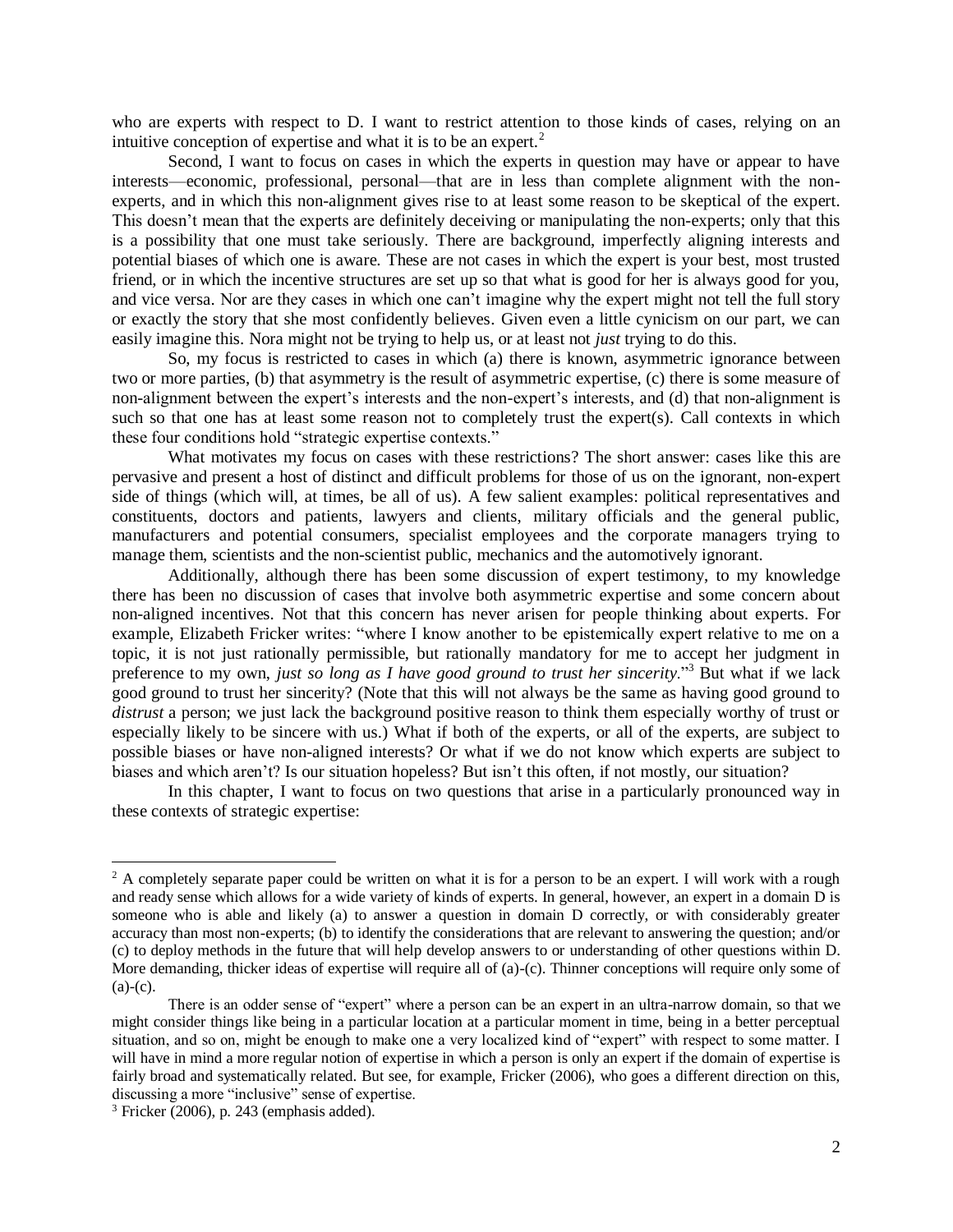(1) What should we think about the epistemology of testimony in strategic expertise contexts? More specifically: can we rationally or justifiably form beliefs relying on expert testimony in these contexts? Do they constitute knowledge? Under what circumstances?

(2) Are there interpersonal or institutional mechanisms that can improve the reliability of testimony and the appropriateness of trust in strategic expertise contexts? What are they? How might they work?

As suggested above, these contexts are commonplace, including some of the most central aspects of our moral and social lives: law, politics, medicine, science, commerce. Many have commented on the role that expertise plays in modern societies. The other side of this is the great extent to which we all find ourselves in conditions of asymmetric ignorance. The phenomenon of voter ignorance, which is an example of asymmetric ignorance (in relation to the position of elected representatives), is both widespread and much remarked upon.<sup>4</sup> I want to draw attention to the fact that widespread and significant asymmetric ignorance about matters that are crucially important to our well-being extends not just to politics, but to almost every domain of contemporary social life. It is important for epistemologists and other philosophers to think about how and whether asymmetric ignorance poses a problem, and to consider what solutions might be available.<sup>5</sup> This chapter is one such effort, focusing on our reliance on testimony in these contexts.

## **2. The "Standard Picture" of Testimony**

There has been a considerable amount of recent philosophical work on the epistemology of testimony on the epistemic evaluation of our beliefs that are based on what others tell us. This work has focused on the questions of when these beliefs are justified, when they amount to knowledge, and why these beliefs are justified (when they are) and why they amount to knowledge (when they do).

In attempting to answer these questions, almost all parties to the epistemological debates assume what we might call the "standard picture" of testimonial context or what Jonathan Adler calls "core cases" of testimony. This standard picture shifts the focus entirely away from cases of asymmetric expertise or cases involving experts at all.<sup>6</sup> Drawing from Adler's entry in the Stanford Encyclopedia of Philosophy on "Epistemological Problems of Testimony" and Jennifer Lackey's introduction to the Oxford University Press volume edited by her and Ernest Sosa, *The Epistemology of Testimony* (2006), we can identify the features of these "core cases" of testimony or the "standard picture" assumptions. The focus has been on cases with this basic form:

- (1) Testifier to Subject: "*p*"
- (2) Subject forms a belief that *p* on the basis of Testifier's utterance in (1)

In addition, the standard picture assumes that:

<sup>&</sup>lt;sup>4</sup> The literature here is significant, and all comes down in a similar place. For a characteristic recent example, consider Somin (2013), p. 13: "The sheer depth of most individual voters' ignorance is shocking to many observers not familiar with the research."

<sup>5</sup> Efforts in this regard have been made, particularly with respect to the problem of asymmetric ignorance in politics, law, and science, and in particular with respect to the funding of science and the creation of science policy and scientifically-informed policy. For discussions of problems posed by asymmetric ignorance in these domains, see Kitcher (2001), Douglas (2005), Brewer (1998), Michaels (2008), Whyte and Crease (2010), Guerrero (2014), among others.

<sup>6</sup> For example, in Sanford Goldberg's excellent monograph, *Relying on Others: An Essay in Epistemology*, there is exactly one mention of expertise, and no extended discussion of the problem of relying on others when those others are experts.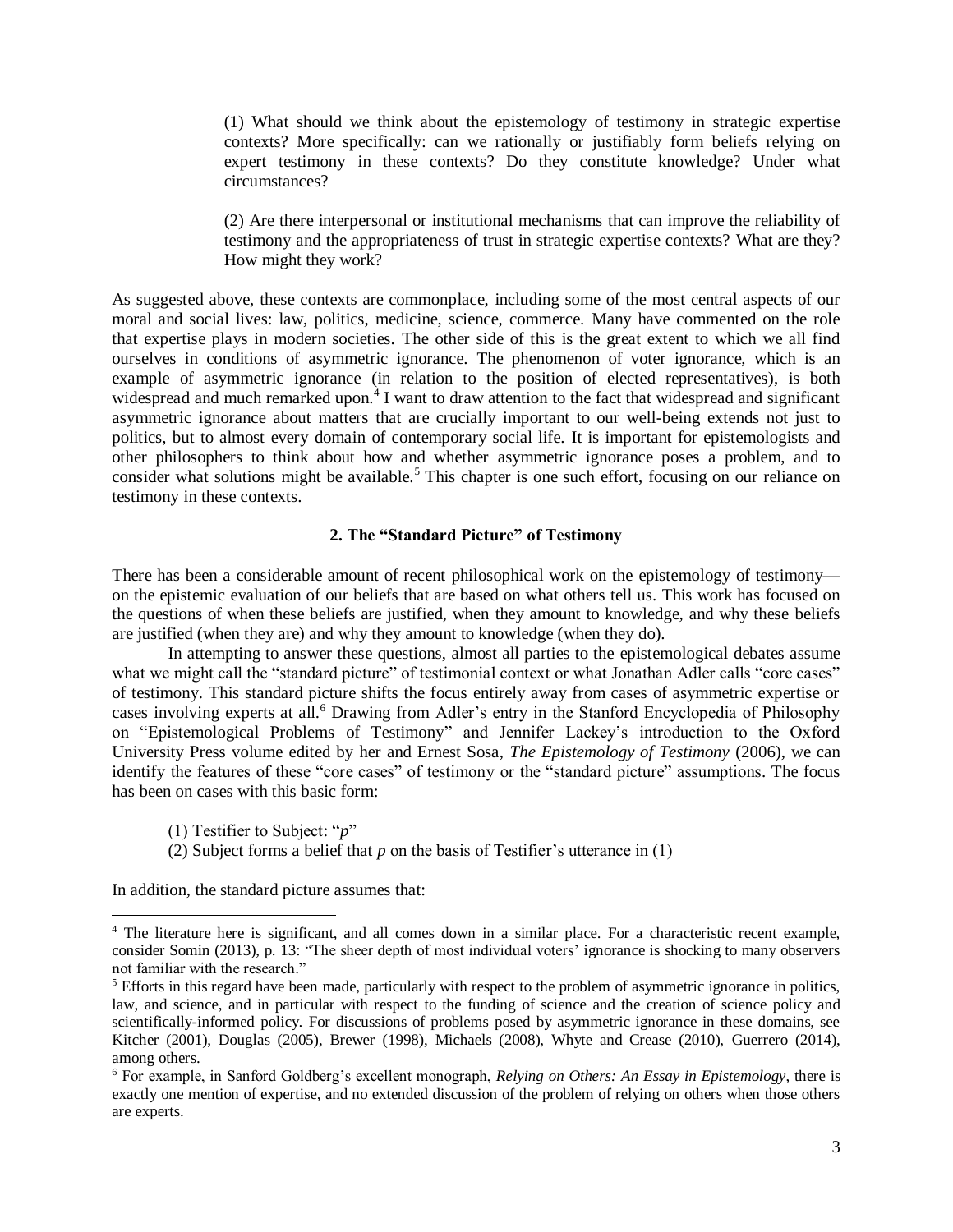(A1) The primary speech-act of testimony is a Testifier's asserting something

(A2) The assertion is an instance of literal usage

(A3) Testifier's purpose in asserting is to communicate truths and inform Subject

(A4) The testimony is the sustaining basis of the corresponding belief in Subject

(A5) Subject has no special reason to be skeptical of Testifier

(A6) Testifier is assumed not to have "expert knowledge" on the topic of her assertion

(A7) Subject has no special knowledge about Testifier

(A8) Testifier is a stranger to Subject

Additionally, three empirical claims are made about testimony as an actual phenomenon in the world:

(EC1) Subjects usually accept the assertions of Testifiers

(EC2) Subjects usually have no way of checking or confirming the Testifier's reliability or sincerity

(EC3) Testimony is usually truthful

Let me first say a bit about what has been said to motivate the above assumptions about the "standard picture," before turning to consider the empirical claims.

Adler notes that many engaged in investigating the epistemology of testimony are interested in both our far-reaching dependence on testimony, and our apparent vulnerability in relying on testimony. Many have noted that a vast number of our beliefs arise through reliance on testimony and the inferences it justifies (Hume (1748), Reid (1764), Price (1969); Sosa (1994)). Adler (2012) suggests that to properly engage this "Vulnerability Problem" we should use "a class of core cases that isolate our dependence on the word of the speaker and whatever epistemic resources are available in ordinary conversational contexts." We don't want to make reliance on testimony an easier case for us by adding in lots of information about Testifiers that we usually lack.

Regarding the empirical claims: why would testimony usually be truthful? Why might we expect truthful testimony in these "core" cases? Different answers have been offered, often relying on general norms regarding communication and assertion. David Lewis argues that truthfulness is a presupposition of linguistic communication (Lewis 1969, 1975). Paul Grice (1975) suggests that there is pressure to make cooperative contributions in line with what have come to be called the Gricean maxims. Some suggest that detected departure from truthfulness leads to sanctions and damaged reputations, and this creates incentives toward truthfulness. More generally, Tyler Burge (1993) has argued that lying or deception are only rarely well-motivated or rational options. Another suggestion is that Testifiers know that testimony must meet a minimal standard of prior plausibility or face challenge or rejection.

The three key empirical claims—that we usually accept testimony, that testimony is usually truthful, and yet we usually have no way of checking the reliability or credibility of the testimony or the Testifier—make testimony seem to be something of a remarkable phenomenon, despite being a thoroughly unremarkable part of social life. The assumptions of the standard picture are an attempt to focus on some of the features of testimony that seem both prevalent and unremarkable, but also to be something of a worst-case for the reliability of testimony: we don't know the Testifier, we don't know their track record, they aren't any kind of expert, we are relying on them pretty much completely. And despite this—and this is the remarkable part—Testifiers are usually truthful, and testimony usually transmits truth. Taking this as the standard picture allows epistemologists to think about how this could possibly work, and to evaluate the epistemic merit of what is taking place under these 'strangers giving directions' kind of cases.

However, the focus on the difficulties presented by this kind of "core case" has obscured difficulties that are not present in these "core cases," but which are actually central features of a great number of cases of "the actual totality of testimony" in modern life. Namely, cases of testimony that occur in asymmetric expertise contexts, strategic contexts, and strategic expertise contexts more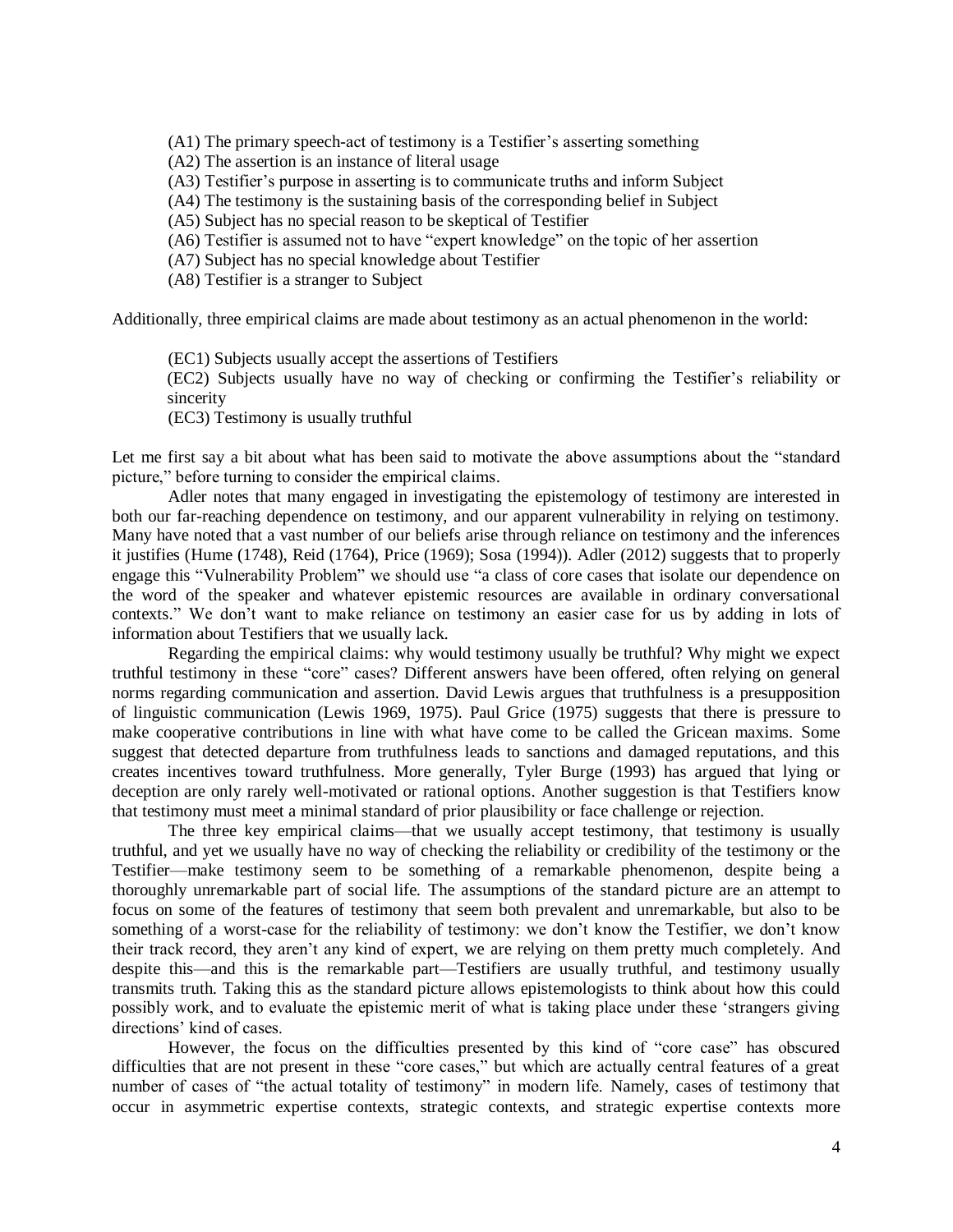specifically.<sup>7</sup> In those cases, we cannot assume that there is no special reason to distrust the testifier, nor should we assume that certain general maxims—Gricean norms regarding communication, Lewisian norms regarding conventional truthfulness of speakers—are applicable: at least not as licensing inferences regarding how speakers are actually behaving or likely to behave. And we cannot assume that the Testifier lacks special "expert knowledge" on the topic of her assertion.

Adler and those who focus on the "standard picture" suggest that the "core cases" are something like the statistically normal cases of actual testimony, and thus an appropriate place to focus on to understand testimony and the epistemological trickiness of testimony. Adler (2012) says that the "relevant reference class is the actual totality of testimony." But no empirical evidence is provided to support these claims, nor to support the above three empirical claims.

It is easy to overestimate the number of cases that actually exhibit the features of "standard picture" cases, given that in many ordinary contexts, we will not be basing our belief solely or even predominantly on testimony. It is true that we receive a great deal of testimony throughout a normal day, but much of what is testified to is also supported by our perceptual observations, other background evidence, memories, and so on. If we focus on cases in which it is true that testimony really is the sustaining basis of our belief, there are reasons to be skeptical of claims that "testimony overwhelmingly transmits truth." No empirical evidence is introduced to support these claims of statistical prevalence or what is "usually true" about testimony, Testifiers, and Subjects. But even if such evidence were available and offered, there would still be a concern that this focus ignores a very prevalent kind of testimony cases of testimony that occur in strategic contexts and strategic expertise contexts in particular.

In ordinary life, we make assertions for many reasons other than to simply provide information we aim to inform, but also to recommend, encourage, advise, warn, console, convince, manipulate, and deceive. And this is true for experts as well. Some, such as Sperber (2001), have even suggested that communication evolved not from the benefits of providing information, but from the benefits to Testifiers of manipulating the beliefs of Subjects. In some cases, we can do these things just by making (a specifically chosen set of) truthful assertions. But the truth is not always, or not always fully and exclusively, on our side. And it is plausible that testimony in strategic expertise contexts actually presents some of the most difficult epistemological questions, particularly if we are interested in something like the "Vulnerability Problem."

If one thinks that we should start with the "core cases" in order to learn about the epistemology of testimony in those cases, so as to understand the basics of the epistemology of testimony, there is a worry about the generality and applicability of the lessons learned. The implicit suggestion has been that work on these "core" cases will provide significant insight into the epistemic issues that arise in these other cases—call this the continuity suggestion. In the next several sections, I will show that we should reject the continuity suggestion.

# **3. Beyond the Standard Picture**

If we focus on instances of testimony that occur in strategic expertise contexts, which parts of the standard picture have to be given up? In this section, I will draw attention to those parts of the standard picture that are incompatible with strategic expertise contexts. (Throughout, when I reference "testimony that occurs in strategic expertise contexts" I will be focusing on the testimony that is offered by experts to non-experts.)

## **3.1 Strategic Communication v. Informational Communication**

<sup>&</sup>lt;sup>7</sup> There is some work, which I will discuss later, that focuses on the problem of asymmetric expertise and how nonexperts or "novices" can rationally or justifiably rely on the testimony of experts. See Goldman (2001), Walton (1997), Fricker (2002). And this assumption is sometimes rejected in the context of work on scientific testimony and legal testimony—see Kitcher (1993); Walton (1997); Brewer (1998). But it is standard in most discussions of the epistemology of testimony.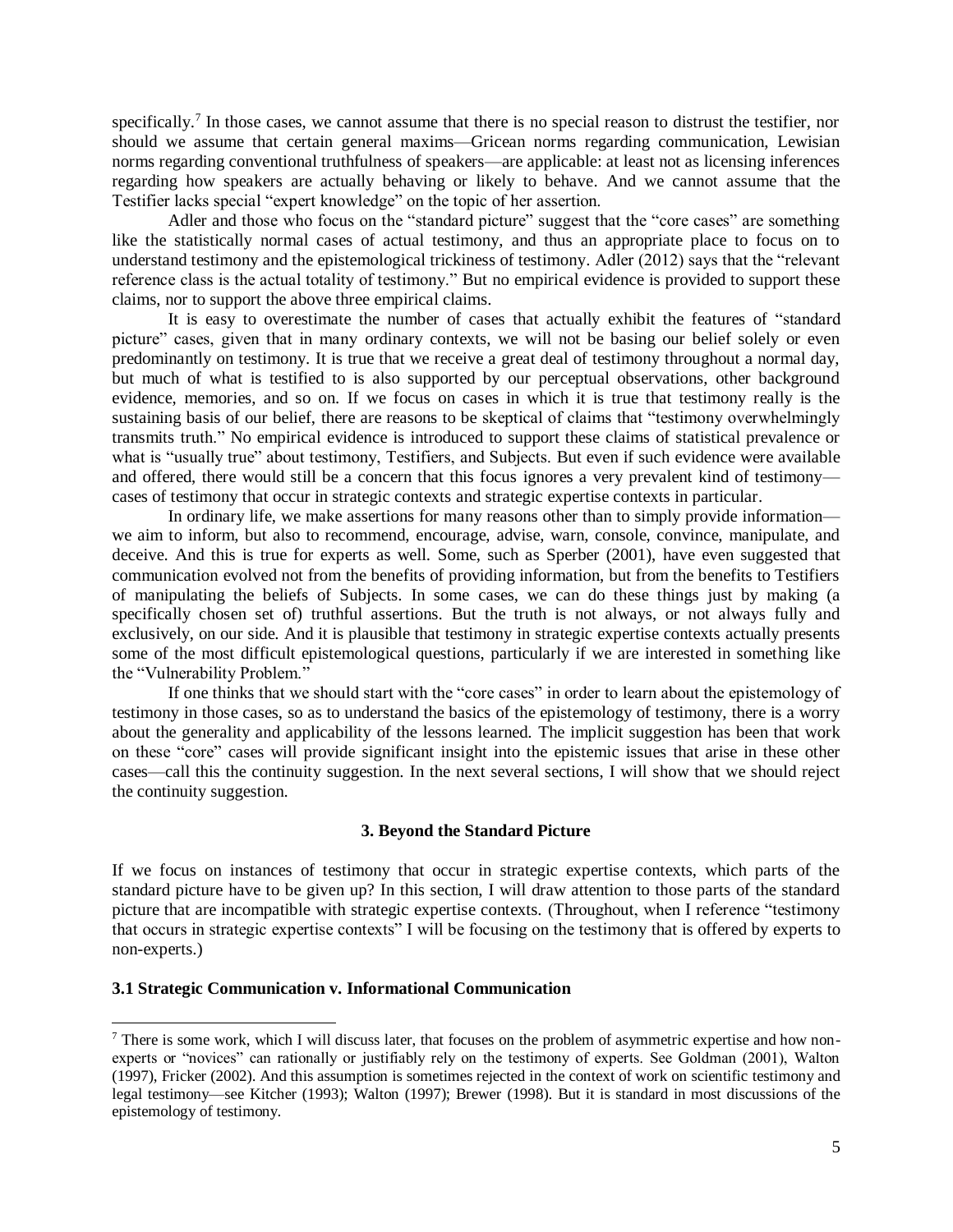First, let us consider the assumptions that we might call the "non-strategic" assumptions:

(A3) Testifier's purpose in asserting is to communicate truths and inform Subject

(A5) Subject has no special reason to be skeptical of Testifier

There are clearly many kinds of cases in which these assumptions will not, or may not, hold.

A salesperson as Testifier, who wants Subject to buy what she is selling.

A doctor as Testifier, who wants Subject to accept that the adverse outcome was just "one of those things that happens."

A political candidate as Testifier, who wants Subject's vote.

A scientist as Testifier, who wants Subject to give her a grant.

In all of these cases, we can imagine scenarios in which the Testifier's purpose in asserting is *not* to communicate truths or inform, but to get the Subject to make a decision or come to have a belief that will be beneficial to the Testifier. Perhaps they will also communicate truths and inform while doing this, perhaps not. But this is not their *purpose* in asserting. Similarly, these may all be cases in which Subjects do have special reasons to be skeptical of Testifiers, precisely because they are aware that Testifiers might be motivated in self-interested ways as just suggested.

These kinds of cases all involve asymmetric expertise. But there are also many other familiar kinds of cases that also involve strategic communication, but not expertise:

A suitor as Testifier, who wants to win Subject's affections.

A university president as Testifier, who wants Subject to donate money.

A student as Testifier, who wants Subject to accept his late-paper excuse.

I include this latter group to suggest how common it is for the non-strategic assumptions to be inappropriate. Note that these are not all instances in which Testifier is trying to deceive Subject or to take advantage of Subject. The motivations are more diverse, and more complicated. Furthermore, we often know that we are, or may be, in this kind of situation. But we may not always know or realize this.

# **3.2 Expertise and Asymmetry**

An obvious part of the standard picture that is incompatible with strategic expertise contexts is the 'nonexpertise' assumption:

(A6) Testifier does not have any special "expert knowledge" on the topic of her assertion.

This assumption is made to focus our attention on run-of-the-mill testimony cases, and the predicament we find ourselves in with respect to those cases. The background thought is something like this: if we knew that the testimony was from an expert, that might change our view about the reliability, knowledgetransmission, justification-transmission, etc. of the testimony in question, but in a way that would depart from ordinary, non-expert testimony.

Importantly, it is a mistake to think that when expert testimony is involved, this simply makes the case *better* for the reliability, knowledge-transmission, justification-transmission, etc., of the testimony. It is true that it makes things in *one* way better: the Testifier is an expert, and on any plausible understanding of expertise, this will mean that the Testifier is either reliable and accurate or at least better than average with respect to reliability and accuracy of her beliefs in the domain of her expertise. On the other hand, it makes things in at least one way *worse*, at least in many cases: it may be much harder for a Subject to have or trust any independent judgment of the plausibility of the testimony offered by the expert Testifier, and it may be much harder for a Subject to get independent confirmation of the truth of the testimony from a non-expert source. We will discuss this at length later, but there is a way in which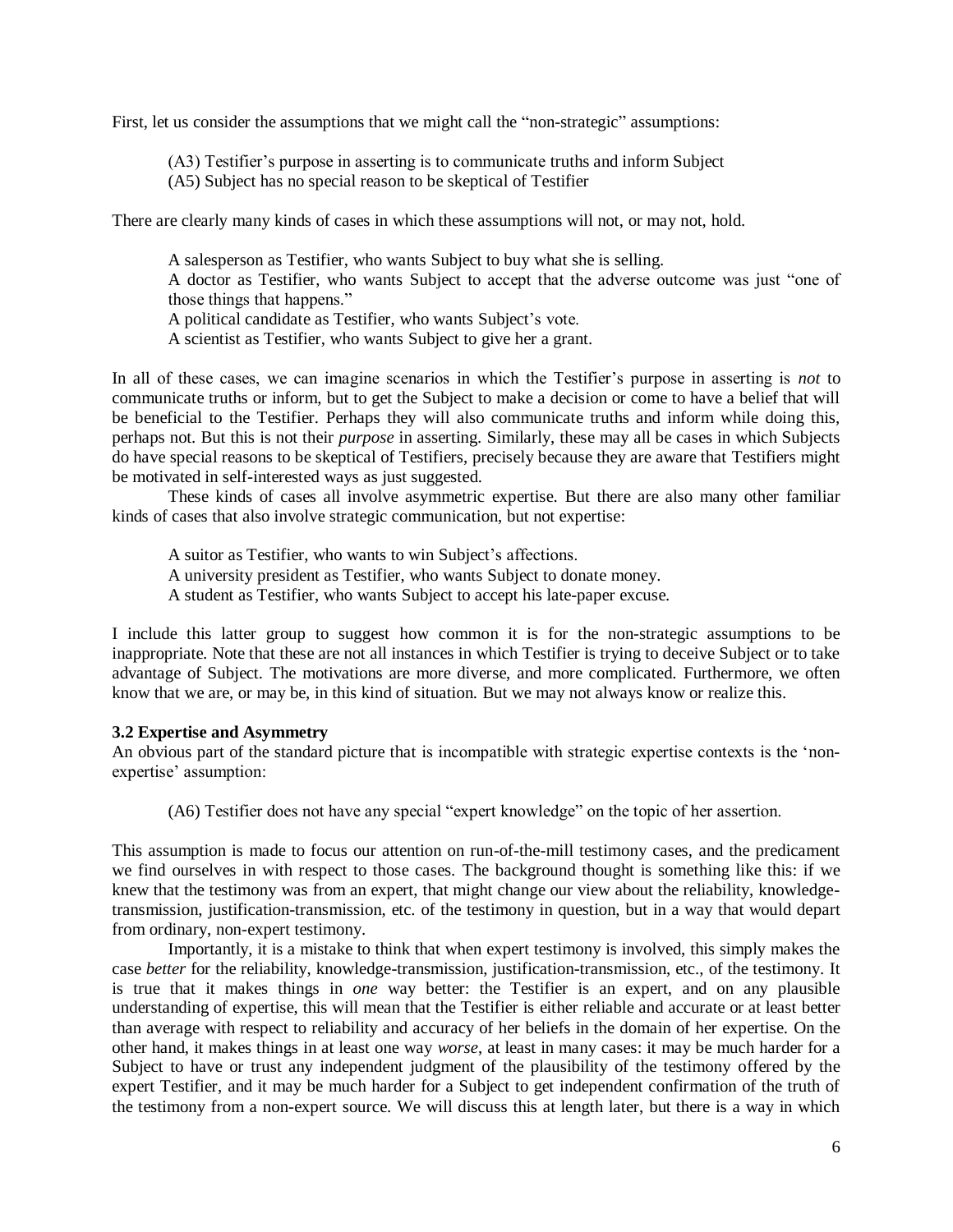our epistemic dependence on the testimony of experts is more complete or total or, as Hardwig (1985) puts it, "blind." And we can encounter distinctive problems in this regard when the fact of asymmetric expertise is a matter of mutual knowledge between a Testifier and Subject. In contexts of known asymmetric expertise, non-experts may be relatively helpless, and this helplessness is a matter of mutual knowledge.

## **4. The Epistemology of Testimony in Strategic Expertise Contexts**

Those working on "core cases" with the standard picture in the background have tended to argue about three main epistemological issues regarding testimony: the appropriateness of default rules; whether, when, and how testimony transmits knowledge; and whether one should accept reductionism or nonreductionism about testimony. In this section, I show that we should reject the continuity suggestion by presenting the debates as conducted regarding "core cases" arising under the standard picture, and then showing how moving to strategic expertise contexts dramatically alters the epistemological issues. We should be wary of claims suggesting that what is true of testimony in "core cases" is true of testimony more generally. Methodologically speaking, if one attempts to make general claims about the epistemology of testimony, then these claims must be tested against a broad set of testimonial contexts. Many theses about the epistemology of testimony look much more, or much less, plausible if we think about the broader—and more realistic—world of testimony which includes strategic expertise contexts. Instead of attempting to conclude that "testimony" in general has this or that epistemic feature, claims should be offered in a much more restricted way: "testimony in cases with background features X, Y, and Z has epistemic properties 1, 2, and 3."

## **4.1 Default Rules for Testimony**

Some have argued for a default rule for testimony:

If the Testifier asserts that *p* to the Subject, then, under normal conditions, it is correct (or epistemically appropriate, or permissible, or warranted) for Subject to accept (believe) Testifier's assertion.

Features of the standard picture sketched above are used to suggest that such a default rule is appropriate. One argument in this vein concerns the reliability of testimony, where "testimony" is treated as a unified category. Shogenji (2006) argues that the omnipresence of testimonially-based beliefs—and therefore the ubiquity of reliance on the reliability of testimony—can be used to give greater confirmation for reliability of testimony: "[e]ven if the degree of tacit confirmation by a single observation is small, there are plenty of such observations… Their cumulative effect is substantial and should be sufficient for justifying our trust in testimony." But as with reliability arguments in general, there is a worry that at most what we get from this kind of reliability argument for a default rule is something bordering on the tautological: in reliable contexts, testimony is reliable.

If we include in the category of "testimony" all of the testimony that occurs in strategic expertise contexts, or strategic contexts in general, it seems much more of an open question whether "testimony" in general is reliable. So, too, with the defense of the default rule in general. The default rule regarding the justifiability of believing testimony covers testimony that occurs "under normal conditions" and for which there is no "special" reason not to accept the testimony. Presumably, defenders of this rule would say that strategic contexts are not "normal" or that they introduce "special" reasons. Are these just descriptive claims? If so, are they correct?

One might defend such claims by arguing that strategic contexts are a statistically small number of the total testimonial contexts, so that the general claims about the overall reliability of testimony or what conditions are "normal" might still hold. But I think we should be skeptical of this claim. It seems that "stranger giving directions" contexts are actually the more unusual kinds of cases. As Graham (2004) points out, testimony is different than perception in that it is the product of individuals with free will, with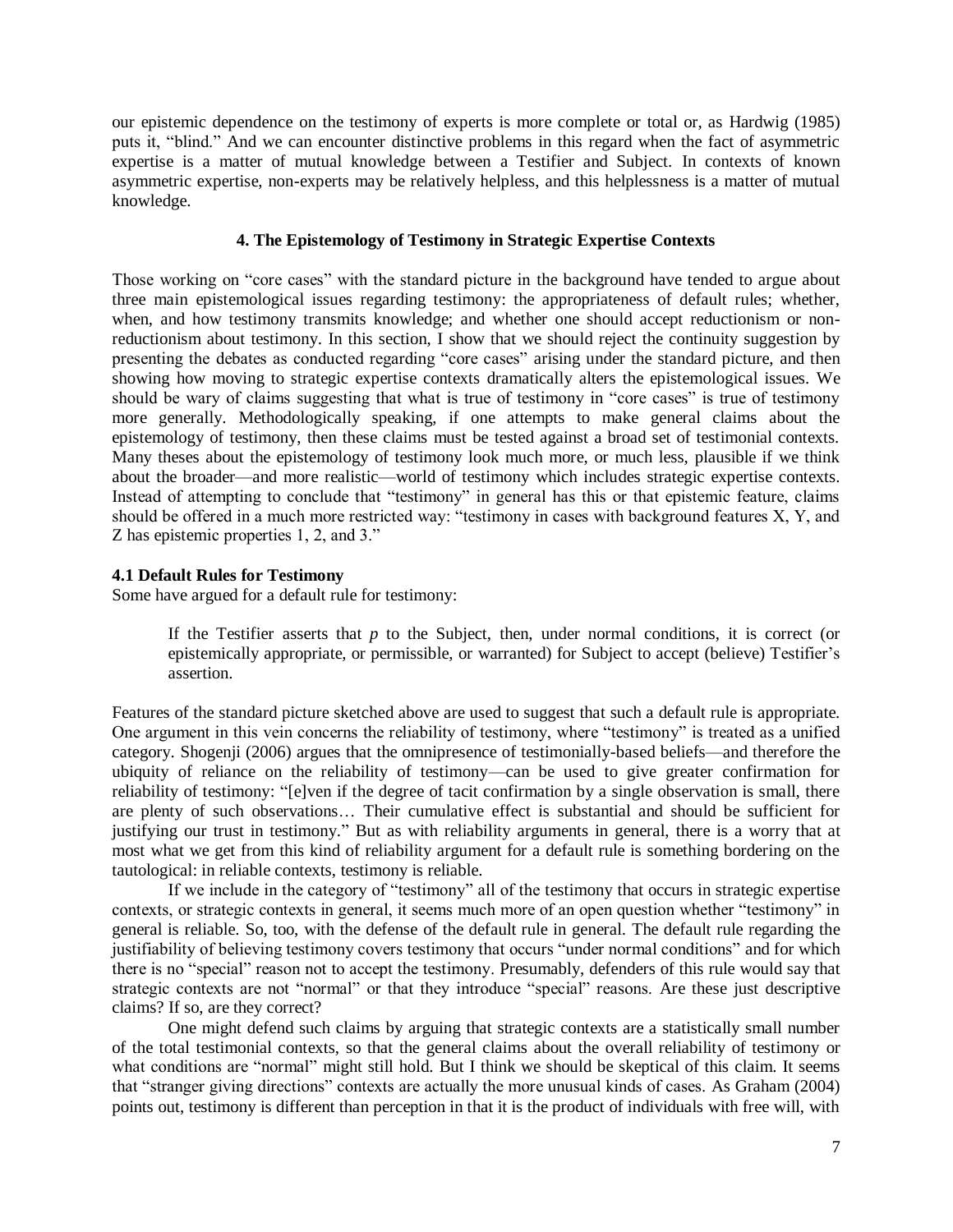communicative-intentions that do not operate in law-like fashion, and which are compatible with intentional untruthfulness. I think we are often in strategic contexts. Maybe mostly.

Even leaving that aside (as there is no sophisticated empirical data available to support either case), when we know that we are in a strategic context, as we often will, we will not be able to rely on these general claims about the reliability of testimony or our default justification in accepting testimony. At least not without showing or arguing that testimony is reliable or is default justified even in strategic contexts, or even in strategic expertise contexts. And I think this will be very hard to do.

So, perhaps the default rule survives, but its application will be significantly limited. Many contexts will be such that it does not apply.

## **4.2 Transmitting Knowledge**

l

Another central question in the epistemology of testimony concerns when a Testifier can "transmit" knowledge to a Subject simply via his or her testimony. Many<sup>8</sup> have suggested a principle like this one:

Knowledge transmission: If Testifier knows that *p* and Testifier asserts that *p* to Subject, and Subject accepts *p* on the basis of Testifier's testimony, then Subject knows that *p*.

This principle might be defended on the basis of the following pair of claims:

- (a) knowledge is a norm of assertion: one should assert that  $p$  only if one knows that  $p^9$
- (b) speakers generally conform to the knowledge norm of assertion

If we give up the standard picture and reject the claim that speakers generally conform to the knowledge norm of assertion, there are significant worries about the above knowledge transmission principle. As before, there is a question of what kind of evidence there is for claim (b). Is this evidence sufficient to ground the claim that speakers "generally" conform to this norm? If we suppose that the norm is often violated in strategic contexts, does this undermine claim (b)?

Leaving that question aside, it at least seems that in strategic contexts it is an open question whether claim (b) is true. Speakers in such contexts will often, or at least sometimes, assert things they don't even believe, things they know are false, things they doubt, things they know are not the whole truth of the matter, things they only hope are true, and so on. So, in a strategic context, when Testifiers do know that *p*, and assert that *p* to a Subject, and the Subject accepts *p* on that basis, this may seem to be something of a special case, rather than anything to be expected or relied upon.

If that's right, then there is a real worry about the ability for knowledge to transmit via testimony in strategic contexts, and perhaps in particular in strategic expertise contexts, even in cases in which the Testifier does know that *p*. It would just be a matter of luck that, for a particular Subject, in a particular case, the Testifier testifies that *p* and actually knows that *p*. Even if a Subject comes to believe some true proposition  $p$  on the basis of testimony from a Testifier who knows  $p$ , it could have easily have been otherwise—the Subject could have easily falsely believed that *p*. All it would have taken is that the Testifier in the particular case have been one who did not actually know that *p*. Furthermore, in cases of asymmetric expertise, it would be particularly difficult for a Subject to tell if she were in a "good" case or a "bad" case. Our ignorance, as non-experts, means that we will not be in a good position to do this.

So, if we accept a safety condition on knowledge, as has been defended by Duncan Pritchard (2007) and Ernest Sosa (1999) among many others, then we should reject the claim that knowledge transmits via testimony in strategic contexts. Although there are many debates about exactly how to understand safety conditions on knowledge, the basic thought is that an agent knows a true proposition *p*  only if that agent could not easily have falsely believed *p*. Or, as Williamson (2000) puts it, "if one knows, then one could not easily have been wrong in a similar case." In strategic expertise contexts, we,

<sup>8</sup> For example: Hintikka (1962); Evans (1982); Adler (1996); Audi (1997); Reynolds (2002); Sutton (2007).

<sup>9</sup> This claim is suggested and defended by many, including Unger (1975); Williamson (1996), (2000); Adler (2009).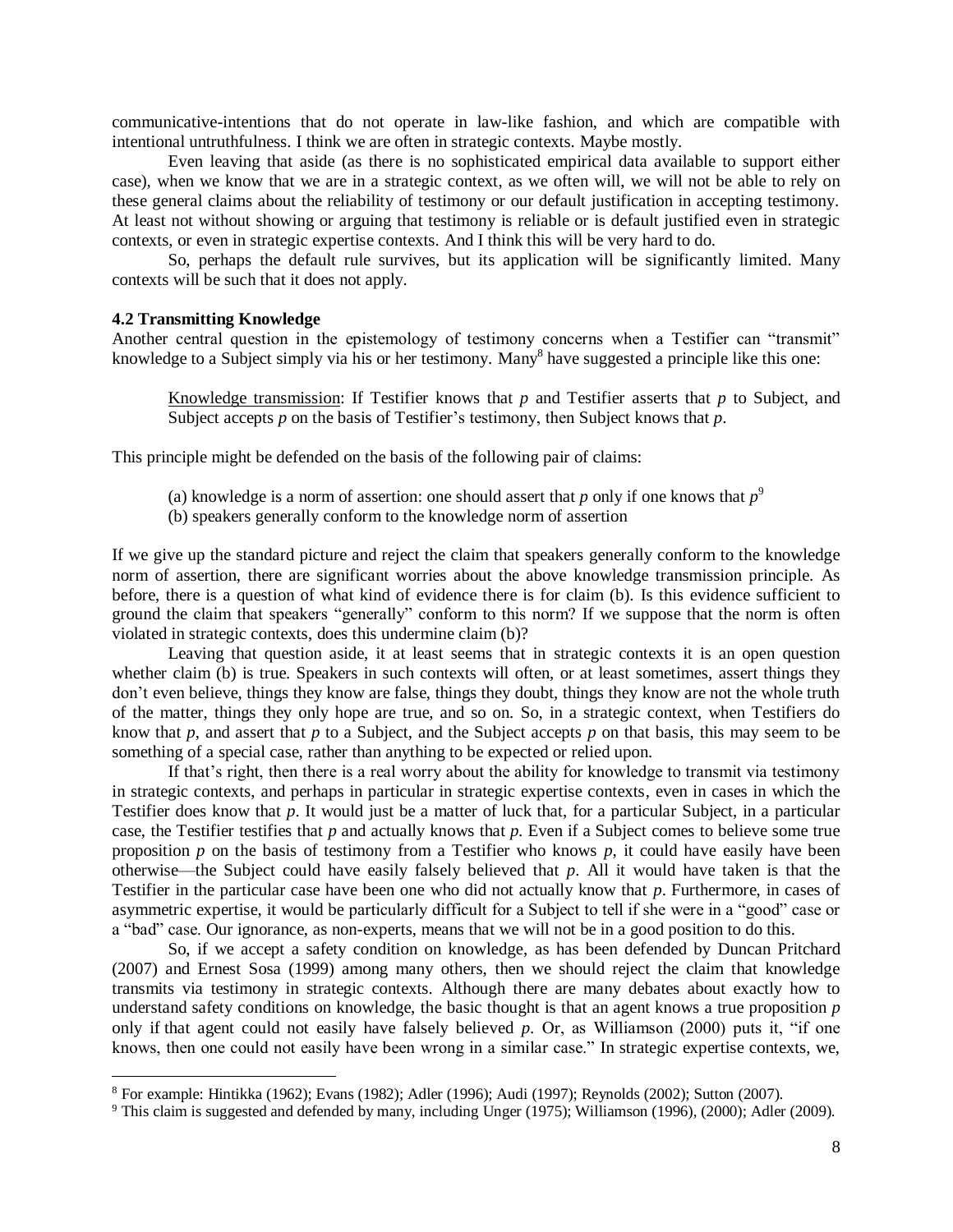as the ignorant party, could very easily have come to falsely believe *p*; we could easily have been wrong in a similar case. 10

If we think that there are many cases in which it is obscure whether we are in a strategic context or not, these concerns about safety and luck may have even wider implications for the claim that testimony transmits knowledge. Put another way, the extent to which people do not conform to the knowledge norm of assertion has a direct effect on the plausibility or generality of the claim that testimony is a means by which to transmit knowledge.

If we are in situations of known, widespread asymmetric ignorance, we should be more skeptical of testimony as a source of knowledge—given the many other motivations Testifiers may have for making assertions, and given our inability to discern the good cases from the bad due to our ignorance. Robust levels of political ignorance, scientific ignorance, medical ignorance, and so on, have left us vulnerable to classes of both real experts and pseudo-experts, both of whom can be enlisted to mislead and manipulate us into accepting all manner of false propositions, while pretending to believe, or in some cases genuinely believing, that they know these propositions. Michaels (2008) sets out in fascinating detail some of the strategies invoking expert testimony of various forms that were employed by the tobacco, beryllium, and phenylpropanolamine industries, but other examples abound.<sup>11</sup>

### **4.3 Reductionism vs. Non-Reductionism**

A third main issue in epistemological debates regarding testimony is the kind of source of justified belief that testimony is, if it is a source of justified belief. Some, such as Coady (1973), defend "nonreductionism," arguing that testimony is a *basic* source of justification (warrant, entitlement, knowledge), like sense perception, memory, and (perhaps) inference. Others defend "reductionism," arguing that testimony is only a *derivative* source of justification, dependent on the justification we have for sense perception, memory, and inductive inference. In that sense, it can be "reduced" to these other sources of justified belief. A related question is how much 'positive epistemic work' a Subject has to do in order to rationally or justifiably form a belief on the basis of testimony. Can we just passively receive testimony, relying on it unless we have special or unusual evidence against accepting the testimony in this particular case? Or do we always need to have positive reasons for accepting testimony or for relying on this particular Testifier? The reductionist picture holds that testimony is like inference and places a significant burden on the recipient of testimony. Non-reductionist views hold that testimony is closer to perception or memory and places a relatively light burden on the recipient of testimony.

If we move outside of the standard picture, the non-reductionist account may begin to look implausible. If someone is in a strategic expertise testimonial context, it is plausible that more work must be done on the part of the Subject than simply passively receiving the input, the testimony. And if we consider that many testimonial contexts will involve some dimension of strategy or asymmetric expertise, the non-reductionist picture may look implausible across the board. Instead, acceptance of testimony in strategic expertise contexts will only be justified a posteriori, upon having done some investigation into the source of the testimony, the incentives of the Testifier, and other evidence that bears on the Testifier's expertise, credibility, reliability, and honesty. Gathering this evidence will require familiar methods: perception, memory, induction, and so on.

Thinking, then, of the standing of testimony more generally, we should be skeptical of nonreductionism. If strategic contexts abound—as I have suggested that they do—then we should be warier of testimony than we often are. At any rate, the argument for non-reductionism cannot rely on a simple

<sup>&</sup>lt;sup>10</sup> There are complexities here depending on how the safety condition is developed. In particular, if it is developed in a more externalist direction, it may not matter that we are unable to discern "good" experts from "bad" experts, as long as we in fact happen to be dealing with "good" experts. It strikes me as dubious to credit such an individual with knowledge, and that this dubiousness is explained by safety-like reasons, but there is not space to make that argument in full here. Thanks to Karl Schafer for raising this concern.

 $11$  Stanley (2015) offers a great number of examples in the political case.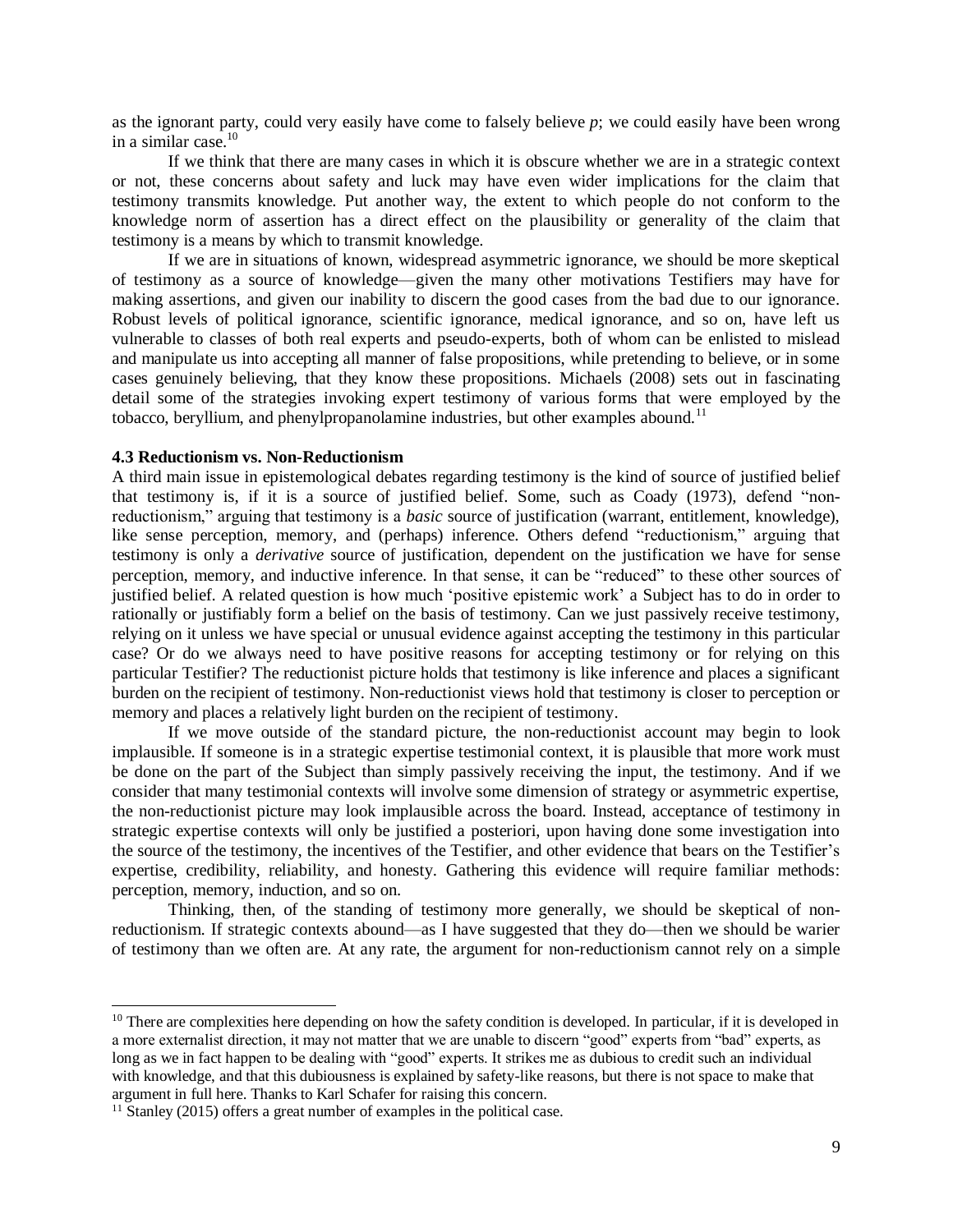appeal to "normal" cases.<sup>12</sup> Rather than being like perception in the regular world, testimony is like perception in a fun house, a house of mirrors, or at least a world in which a significant portion of the houses are fun houses. Perhaps we can tell when we are in a fun house, a strategic context, and so reductionism is only true of testimony in those contexts, and non-reductionism may be true elsewhere. But this won't always be the case, and it is an empirical question the relative proportion of contexts that are like the standard picture would have them as opposed to being more strategic. In this, I side with those like Elizabeth Fricker (1994) who claims that hearers can and ought to obtain independent evidence to confirm the belief that a speaker is trustworthy. This seems particularly right in cases in which there are strategic considerations in the background, in which the testimony is or would be the sustaining basis for our belief, and in which there is known asymmetric expertise (so that the expert knows the non-expert is unlikely to be able to assess the plausibility of the testimony directly).

\*\*\*

In this section, I have argued that in strategic expertise contexts, testimony is not default justified, testimony is not knowledge transmitting, and non-reductionism about testimony is implausible. If we think that these contexts either (a) constitute a large portion of the total testimonial contexts in which testimony is the sustaining basis of a Subject's belief or (b) are a large enough portion to "taint" the more standard picture kinds of cases due to our inability to screen for them, then we should also think that testimony in general is not default justified, is not knowledge-transmitting (at least not without something more), and that non-reductionism about testimony is false. Perhaps we should think some of these things anyway.

Where does this leave us? Well, what I have suggested only applies to the case of bare testimony—testimony we receive and do nothing to investigate or question. But we needn't see ourselves as purely helpless in all of this. In contexts of strategic expertise, constituted in part by asymmetric ignorance, we will need some way of checking on the accuracy, reliability, and sincerity of Testifiers and particular items of testimony for us to rationally form beliefs based on that testimony (or for that testimony to be knowledge- or justification-conferring). The difficult thing about these kinds of cases is it may seem that we won't be in a position to do this, because of the ignorance that gives rise to the problem in the first place.

In the final section of the paper, I discuss methods and mechanisms that might be used or put in place to aid non-experts in contexts of strategic expertise. The effort here can be seen as helping to develop what Sperber et al. (2010) have referred to as institutions of "epistemic vigilance." One hope is that, if these methods can be used successfully, even under conditions of ignorance, then in those cases in which they are used, belief based on testimony will be justified, knowledge may be transmitted through testimony, and testimony is likely to prove reliable. That's a reason for optimism—we needn't see ourselves as in the deep dependence well that some such as Hardwig (1985) would suggest that we are in. On the other hand, the success of these methods is far from assured.

# **5. How to Respond to Strategic Expertise Testimony?**

The problem of how non-experts can rely on or trust experts is not a new one. Plato struggles with the problem in *Charmides*. More recently, Alvin Goldman (2001) has focused on the problem of a non-expert trying to determine which of two purported experts to believe in cases in which they disagree. Douglas Walton (1997), Harry Collins and Robert Evans (2007), and Elizabeth Anderson (2011) all offer criteria or mechanisms which they suggest can be helpful for non-experts when assessing and relying on experts and expert testimony. Throughout, I will assume that one of the strategies that is not available is simply to

<sup>&</sup>lt;sup>12</sup> There may be a more elaborate argument stemming from the need for some sort of default entitlement to get the whole structure of justification off of the ground, but I think such an argument will be less plausible in the testimonial case than in, say, the perceptual case. But fuller discussion is required.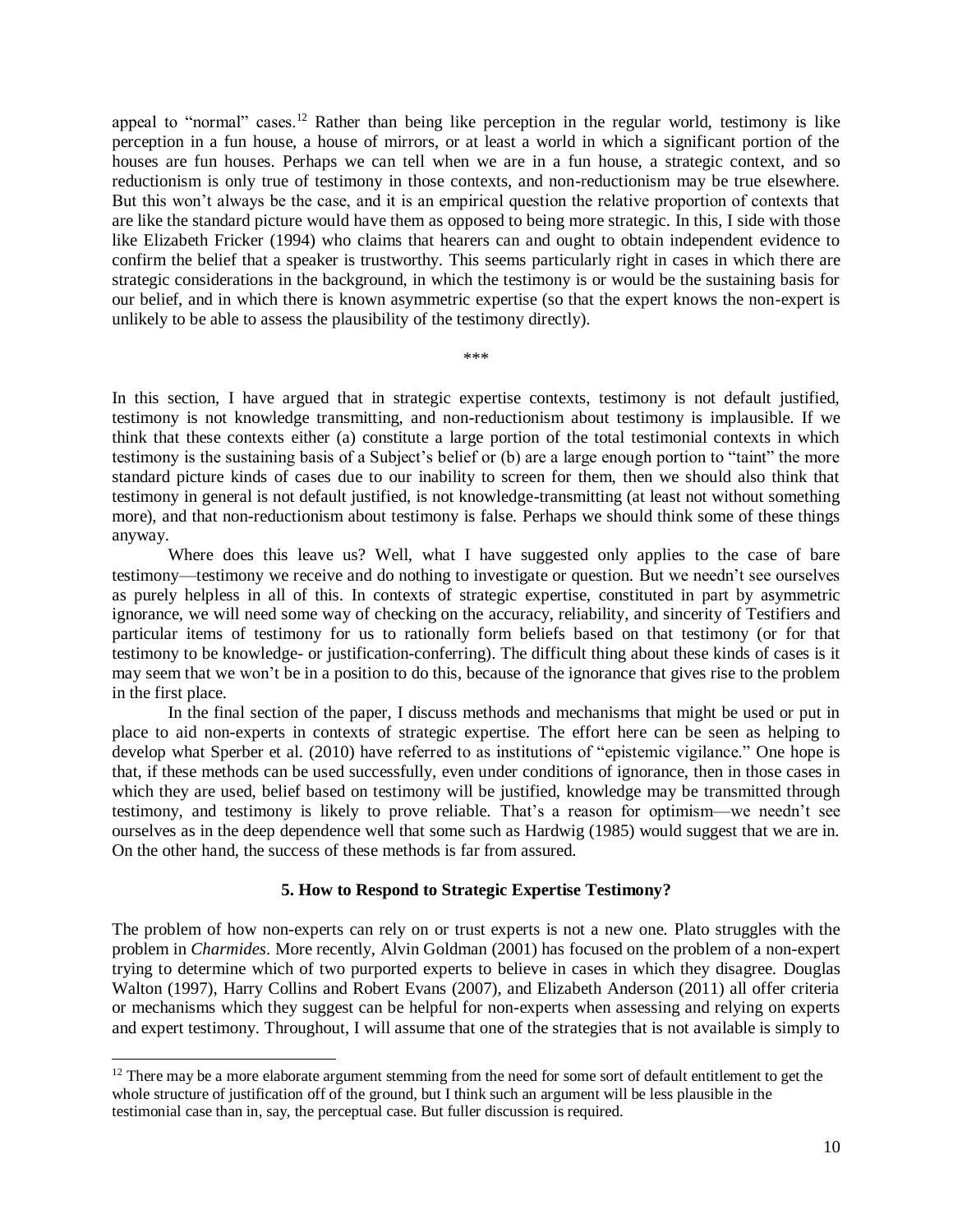have the non-experts *become* experts. That is, I will assume that addressing our relative ignorance of the domain directly is not an option. This seems essential, given the reasons we have to think that asymmetric ignorance and asymmetric expertise will remain pervasive features of modern life.

There are at least four questions that non-experts might need to answer; it is important to keep them distinct (not all suggestions will help with all of them):

## **Expertise**

(Q1) Is this particular person, E, an expert in this particular domain, D?

#### **Comparative Expertise**

(Q2) Is purported expert E1 more expert in domain D than some other purported expert, E2?

### **Sincerity of Testifier**

(Q3) Does the Expert Testifier believe her testimony is the truest thing she is able to say on the topic in question?

## **Quality of Testimony**

(Q4) Is this particular piece of expert testimony, T, likely to be reliable (accurate, true)?

Obviously, these can come apart. One might not be an expert, but might be perfectly sincere. One might be an expert but have reasons to deceive or mislead. That is a central case we are considering. One might be an expert and sincere, but subject to some kind of unconscious bias in this particular case. Importantly, the answers to questions  $(Q1)$  and  $(Q2)$  may be completely distinct from  $(Q3)$  and  $(Q4)$ . This is the reason for focusing not just on expertise—as all of the above authors do—but also on strategic dimensions of communication and testimony. These are two distinct problems that create testimonial difficulties for us, but they compound when combined. Goldman (2001), Walton (1997), Collins and Evans (2007), and Anderson (2011) all discuss the need to screen for potential conflicts of interests or biases. It is not that they are unaware of this concern. But I think that they may understate it. I will say more about this in a moment.

Additionally, one needn't always have an answer to all of them in a given case. For example, with respect to (Q2), it might be enough to know that the person is an expert in the domain, even if they are less of an expert than other experts. But there might be other cases in which two experts disagree, in which case an answer to (Q2) might be helpful.

My aim in this section is to describe the systemic elements needed to convert strategic expertise contexts into "reliable expert" contexts—contexts in which expert testimony might be the grounds for justified, reliable belief and in which expert testimony might be knowledge-transmitting. These elements, if realizable, would be sufficient to help non-experts arrive at reasonable (although of course, fallible) answers to questions (Q1)-(Q4) in particular cases. My argument so far has been that ordinary contexts are not reliable expert contexts in this way, and that "doing nothing" is not sufficient to result in a reliable expert context of this sort. Now we consider: what else is needed?

### **5.1 Broad Appearances**

Collins and Evans (2007) discuss what they call "external" expertises that we all have and can deploy to help judge whether some individual is an expert or not. These are "external" in that they do not require expertise in the domain. They focus on what they call "ubiquitous discrimination" which is "what we have all been learning since we could speak" and which is "just a particular application of our regular judgments about friends, acquaintances, neighbors, relations, politicians, salespersons, and strangers" (2007, p. 45). They also discuss "local discrimination" which is similar, but relies on more specific local knowledge of people or institutions. Both of these are supposed to rely on wide-ranging knowledge about institutions, social practices, social networks, and common sense judgments. They are somewhat vague about what exactly is included here. I will discuss things like knowledge of credentials and institutions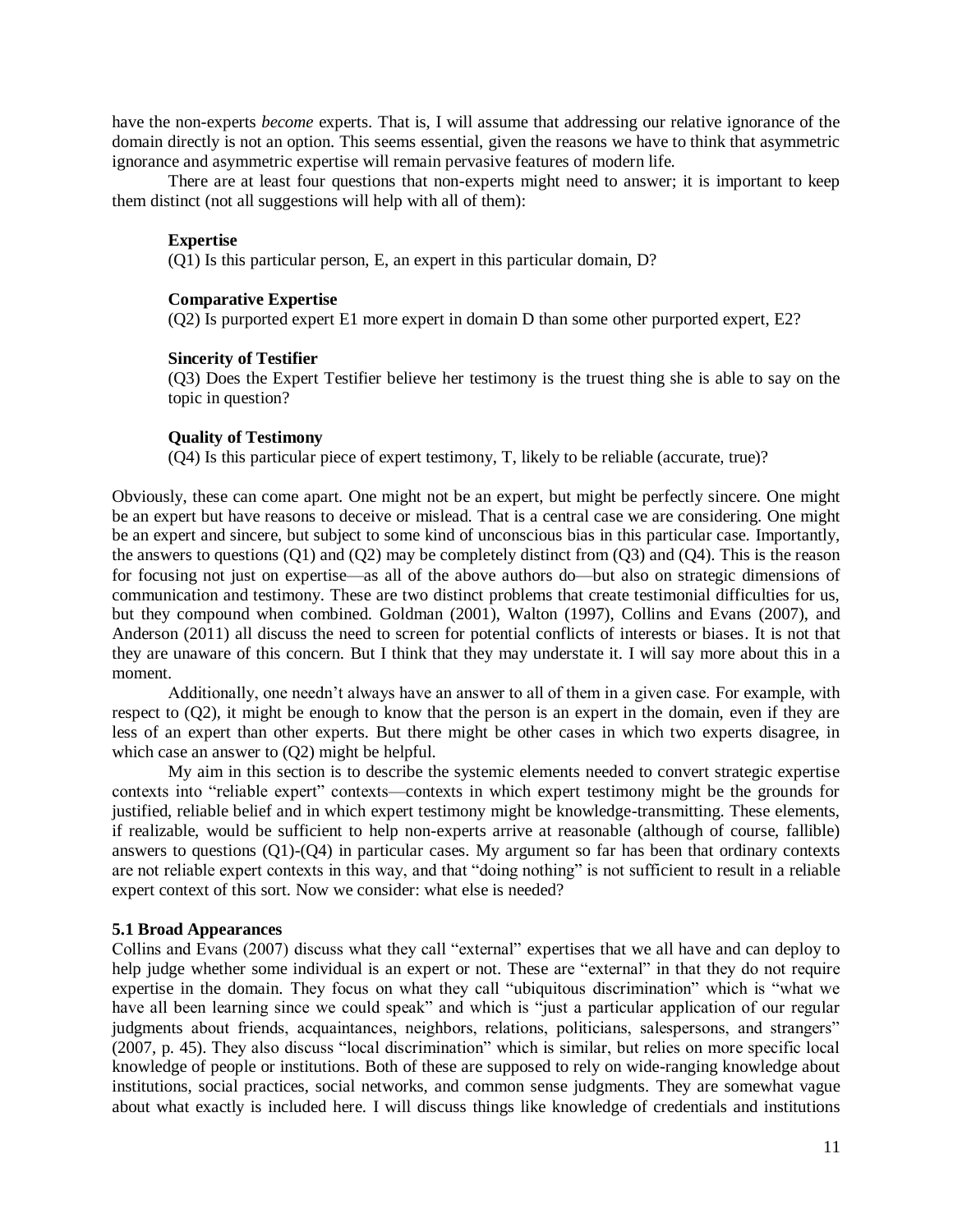later. But there are clearly some things that do some work, even falling short of these more sophisticated things. So, for example, you wouldn't go to a doctor who operated behind a dumpster. You wouldn't take investment advice from an unkempt teenager on the bus. We think we can tell when people are trustworthy, shady, smart, and so on, just by interacting with them for a little bit, by noticing their manner, their dress, their apparent social position, their cadence and vocabulary, and so on. In principle, this kind of external, informal, ubiquitous discernment capacity might help us with all of (Q1)-(Q4).

An obvious worry about this kind of discrimination, however, is that it can be highly unreliable and is easy to exploit. Collins and Evans note this, mentioning the "white coat" phenomenon, which leads people wearing white coats to be seen as experts on a wide range of subjects relating to science and medicine, even if they lack any expertise. In general, these broad appearance-tracking mechanisms will work as stereotypes do—they will get some broad range of cases correct, perhaps, but will go woefully astray in other cases, and are easy to take advantage of, since they are commonly known and predictable. Salespeople and high-quality schmoozers in all lines of work exploit them as a matter of professional practice. Furthermore, they often align with pernicious and unreliable forms of bias relating to gender, race, ethnicity, religion, nationality, class, age, disability, and so on.

Goldman (2001) suggests that another, more focused kind of "external" observation—able to be made even by those who are completely "outside" of the domain—might help us with discerning comparative expertise in a way that would help answer (Q2). He notes that, at least in some cases, nonexperts are afforded an opportunity to observe the argumentative back and forth between two purported experts. As non-experts, they are not in a position to judge the argument directly, on the merits. But nonexperts can attend to what Goldman calls relative "dialectical superiority." This is not supposed to be just about one having greater "debater skill" than the other. Instead, non-experts are to attend to how two experts, E1 and E2, respond to each other. Does E1 seem rattled by the objections E2 is raising? Does E2 always have a ready response to E1, whereas the reverse is not true? Does E2 speak fluidly and clearly in response to challenges and questions? All of these things are supposed to serve not just as broad discriminating features as those identified above, but as proxies or heuristics, suggesting greater relative preparation, examination, and thought about the issue in question. This "indirect argumentative justification" is supposed to function as a kind of inference to the best explanation: the best explanation of why E1 doesn't have anything to say in response or speaks haltingly or seems confused or rattled is that E1 is not that much of expert or is less of an expert than E2.

As before, the main concern is obvious: appearances can be misleading. It is entirely possible to train or coach individuals so that they will seem more polished, prepared, and so on, without actually being in any non-superficial way more of an expert than they were before. And indeed, this is exactly what is done when people are brought to testify in court or before political bodies. This is what is done to prepare salespeople to do their job. This is perhaps the main skill that political candidates and political representatives have to possess and improve upon in order to succeed in electoral politics. This is how people are prepared to be in television commercials or other forms of media. Additionally, since, by hypothesis, non-experts are not attending to the expert content detail of the argumentative back and forth, there is virtually no limit to the effectiveness of the coaching. A good coach would train her expert to always *make* a confident response to every potential objection, even if the expert *had* no response whatsoever at the level of content. That is perhaps why we end up with movie stars as politicians more often than might be expected.

Another concern is that non-experts may not always have an opportunity to observe experts engaged in debate in this way.

Ultimately, without more, strategies that focus on appearances in this way will serve us poorly in addressing any of the (Q1)-(Q4). Perhaps if there were no background strategic interests, so that we didn't have to worry about experts (or their handlers) exploiting these tendencies of ours, we might be in a better situation. But we know that this gamesmanship takes place—indeed, these are precisely contexts in which we should expect it.

# **5.2 Disclosures of Interest and Bias**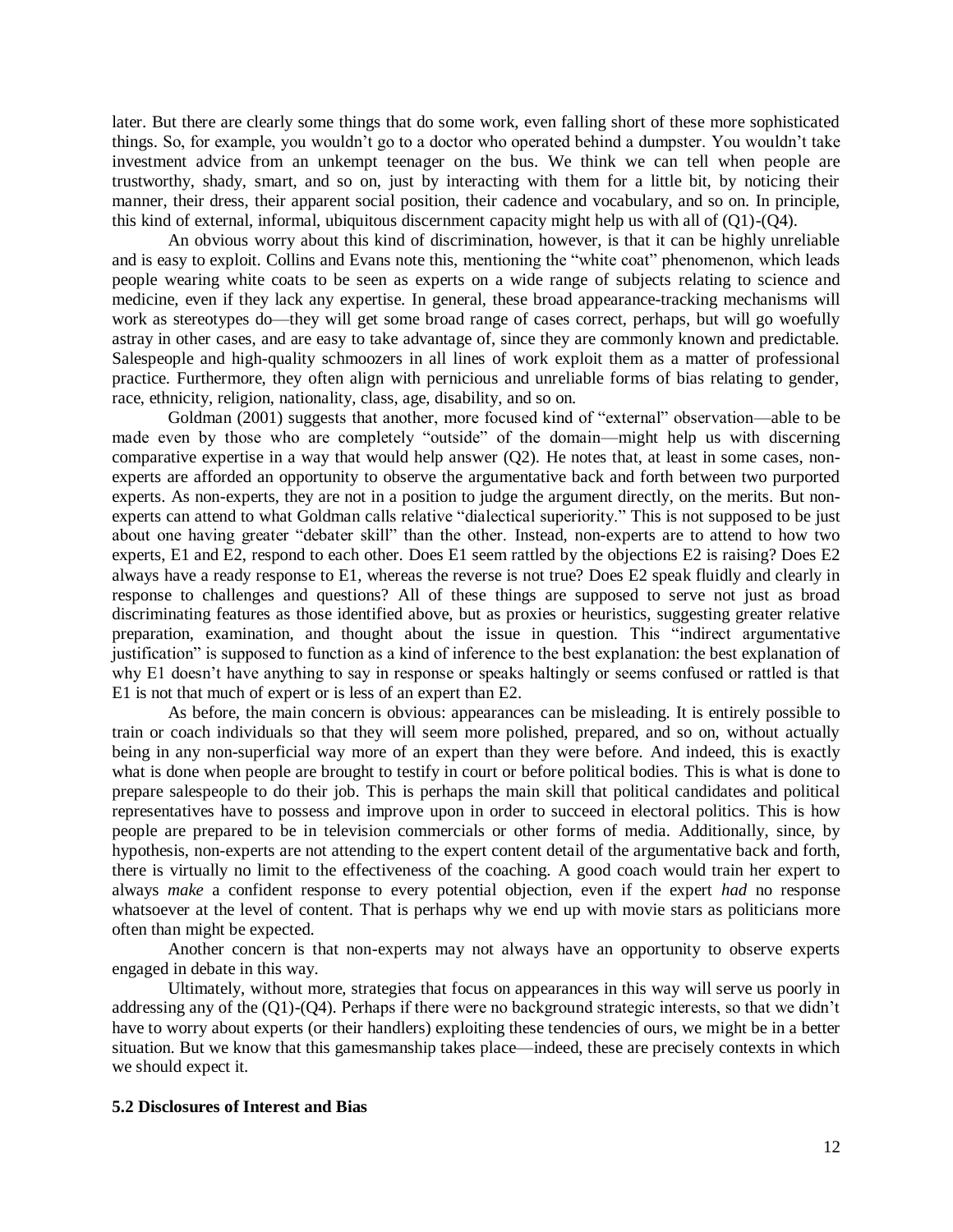Most writing about the problem of relying on experts or expert testimony, including Goldman, Collins and Evans, Anderson, and Walton, note that it is important to have expert testifiers disclose potential or actual conflicts of interest or possible sources of bias. The hope is some combination of (a) discouraging allowing experts to testify if they are hopelessly biased and (b) ensuring that all hearing the testimony can discount it appropriately given the existence of a possible bias or conflict of interest. (Sometimes learning about bias or sources of funding is really a way of learning about the invalidity of an individual's credentials or claims to expertise—they can only get funding from Institution with Ideological Agenda or Industry Attempting to Evade Regulation—something I will discuss in the section on credentials below.)

It is plausible that before relying on testimony in any context, and in particular in a strategic expertise context, it is important to be aware of possible biases or conflicts of interest on the part of the speaker. Of course, the strategic expertise contexts are defined as ones in which the expert will have some interest that is out of alignment with the interests of the hearer. So it won't be any kind of news. But, it still seems like a good minimal practice to aid in improving the reliability of expert testimony that actually ends up being relied upon. If one knows that the Testifier is being paid by X to say Y, that the *only* reason the Testifier is saying Y is because they are being paid to do so, and one knows that X would want us all to accept Y regardless of the truth of Y, then one should entirely discount the Testifier's testimony as a reason to accept Y. And one certainly shouldn't accept Y on the *basis* of the Testifier's testimony.

Unfortunately, most cases are considerably muddier than this. Here is an initial problem: almost all experts will have biases and interests to disclose, if we expand our focus beyond the usual and unduly limited assessment of sources of financial funding and compensation. People have interests in making a name for themselves, in obtaining and keeping power and prestige, in having their views more widely known, and sometimes just in getting you to believe what they want you to believe (and not because they believe it, but because it is useful for them if you do). These other biases and interests will not always raise epistemic concerns—perhaps the best way to make a name for oneself is to be the best and most reliable source of knowledge in some domain. The concern is that these biases and interests may in some cases diverge from purely good epistemic practices.

Still, perhaps it is useful to know that E1 has *even more* interest in possibly misleading me than E2 does. Perhaps. But I think the helpfulness can be overstated, particularly if we are focused less on the comparative question of E1 v. E2, and more on the question of whether reliance on the testimony of either E1 or E2 is justified or knowledge-transmitting.

Consider, for example, the great many cases in which we all know that the expert—and indeed all of the experts like the expert—has an interest in getting people to believe what he or she says. This will often be the case. Anyone trying to sell us something, when they know more about what they are selling than we do (as will almost always be the case). Lawyers or doctors or dentists or mechanics or consultants trying to get us to pay for their services. Politicians trying to get us to vote for them (where they are experts perhaps about policy but certainly about what they want to do with political power) or to accept their explanation for why some good or bad thing happened. It will do us little good to learn that they have an interest in the matter. We already know this. So, at most, this seems like a necessary element of a reliable expert context. But it is clearly far from sufficient. (Not that anyone would have thought it would be, since it really engages at most (Q2)-(Q4)—it is no help at all with (Q1), the question of whether a particular person is an expert.)

### **5.3 Track Records**

Another thing that might help non-experts answer questions (Q1)-(Q4) is the *track record* of the expert under consideration. Collins and Evans, Goldman, and Anderson all mention track record as a possible aid.

One initial difficulty is that the track record itself can be hard for non-experts to assess. After all, if we are not experts, we will be hard-placed to evaluate the merits of various results and accomplishments obtained in the past by the expert we are considering. Goldman makes the nice point that in some cases what might have at one point been *esoteric*, expert knowledge can become *exoteric*,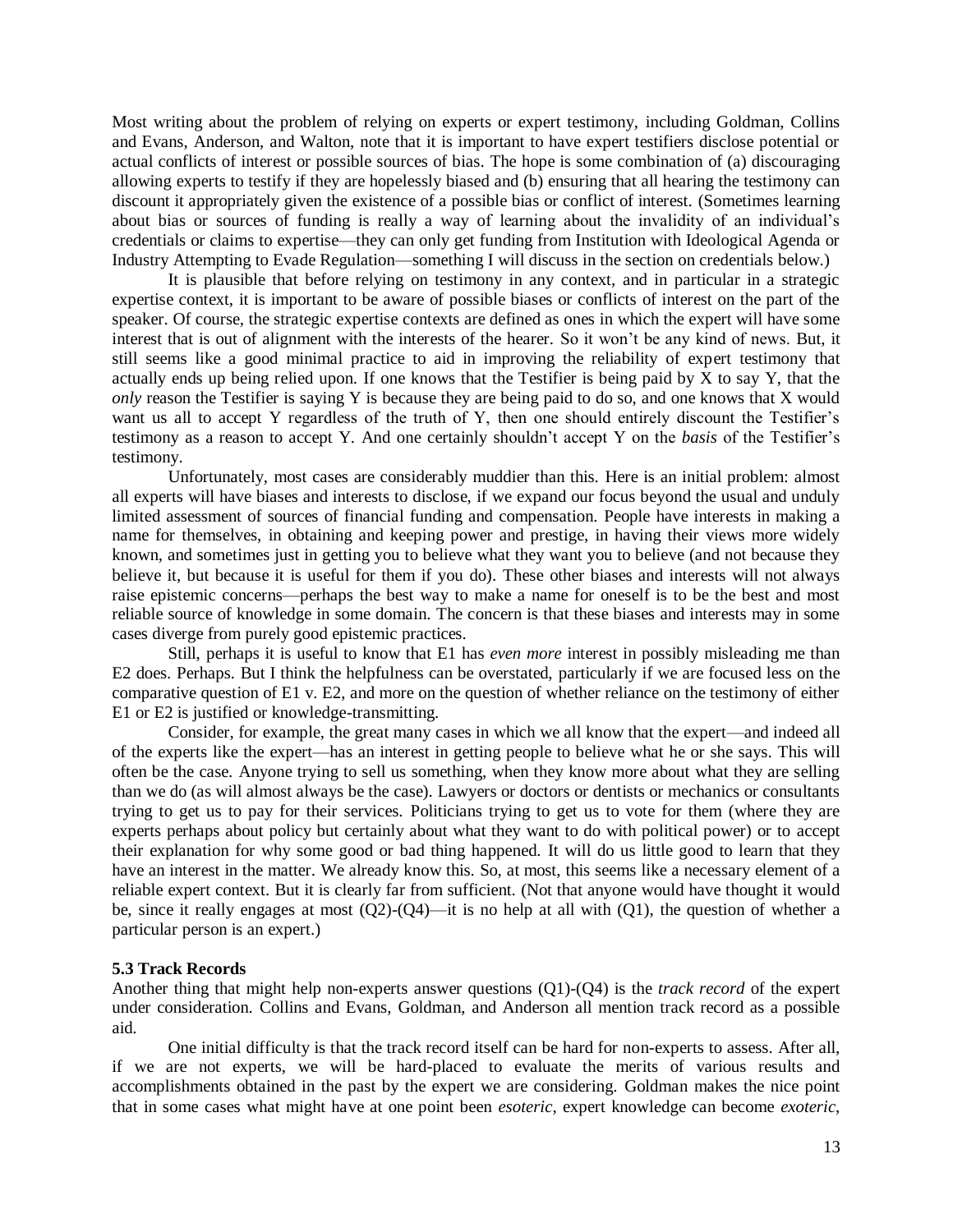common knowledge or easily obtainable knowledge. So, perhaps in 1998, the expert predicted, on the basis of some elaborate astronomical theory, that there will be an unusual lunar eclipse on April 30, 2018. Prior to April 30, 2018, it might be hard for a non-expert to evaluate the model and calculations involved. But after April 30, 2018, presumably anyone could evaluate whether the unusual eclipse actually transpired. So, perhaps that will help in some cases. And in other cases the record will be relatively easily observable. You have 10 friends all of whom have used the same mechanic for years, and all of whom always found both that the mechanic gave them the best price of any mechanic they consulted, and that the problem always was resolved after one visit to the mechanic and never recurred. Even as a non-expert, that should give you some confidence that the person is an expert, that she gives sincere recommendations, and that in a particular case she is likely to have the correct answer.

Let us call this kind of track record an *exoteric record of expert success*. This kind of track record is in principle observable, understandable, and knowable by non-experts, and is such that it provides evidence that a particular individual is actually an expert in a particular domain.

Another kind of track record that we might care about is not about the expert's performance, *qua*  expert, but about her *record of epistemic integrity*. This will be important for helping provide reasonably well supported answers to (Q3) and (Q4) in particular. Anderson (2011) offers some related ideas in her discussion of "criteria for judging honesty" and "criteria for judging epistemic responsibility." Things we might be interested include the following:

- evidence of previous expert-related dishonesty (e.g. plagiarism, faking data)
- evidence of a record of misleading statements (e.g. cherry-picking data, quotations out of context)
- evidence of a record of misrepresenting views of expert opponents
- evidence of evasion of peer-review or refusal to allow other experts to assess work
- evidence of refusal to disclose data, methodology, or detailed results
- evidence of refusal to disclose results contrary to the expert's own views
- evidence of "dialogic irrationality": repeating claims after they have been publicly refuted, without responding to the refutations
- evidence of a record of "over-claiming" of expertise: claiming expertise beyond the expert's domain of expertise
- evidence of a record of "lending" one's expertise to support other individuals or institutions that themselves lack epistemic integrity in some of the above ways
- evidence of being an "opinion for hire"—offering expert testimony for pay, perhaps particularly if that testimony conflicts with other things the expert has said

These are all ways in which an expert might lack "epistemic integrity." Of course, they won't all be relevant for all of the different kinds of experts we might encounter. There is nothing quite like "peer reviewed journals" for the work of mechanics and politicians. That said, there might be similar institutions in those domains that aim to assess the work and veracity of even these kinds of experts. As with records of expert success, there will be both esoteric and exoteric records of epistemic integrity. Some of these records will be difficult or impossible for non-experts to access or understand; others will be relatively straightforward to understand, if they are encountered.

It seems that in cases in which they are *available*, both exoteric records of expert success and records of epistemic integrity will be of significant value in creating a "reliable expert" context. That is, when they are available, and when they strongly support a particular expert as both expert and of high epistemic integrity, testimony from that expert can be the basis for justified belief and can transmit knowledge. Unfortunately, one ideally needs evidence of both kinds of records—one or the other usually won't be sufficient, since one might reasonably believe the person is an expert but have no evidence of trustworthiness or sincerity in particular cases, or vice versa.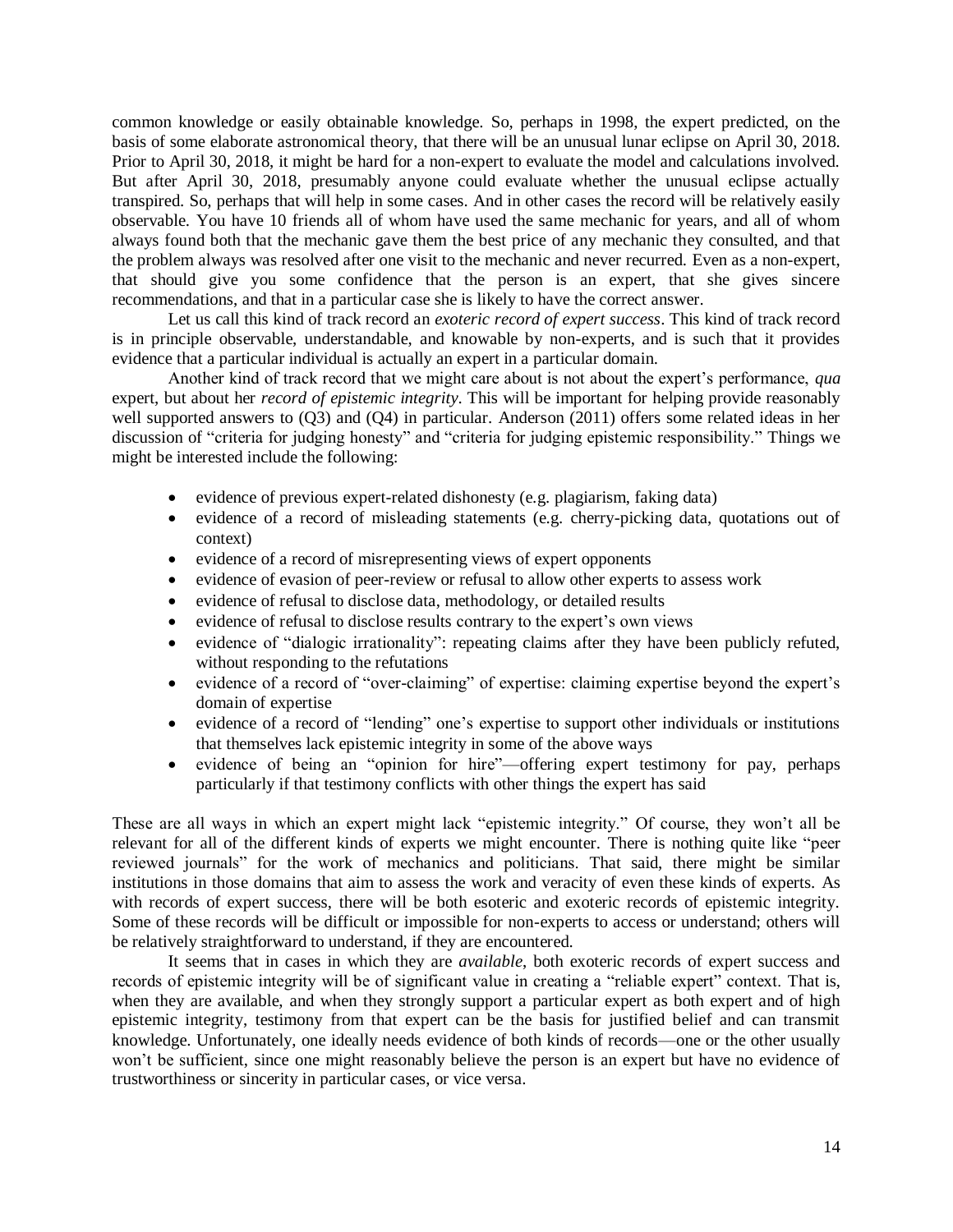The more general problem with track records is related to this difficulty: they either won't exist at all; they won't exist in an easily, publicly available form; or they will be difficult for the general public to understand or put in appropriate context. Unlike with credentials—which we will discuss next—track records do not come easily attached to particular experts. It is true that those with some training and motivation will, in some cases, be able to uncover relevant evidence. But this will often be difficult outside of very high profile cases of explicit and detected academic fraud. For some kinds of decisions about trusting experts, such as hiring a local doctor or mechanic, one can use local knowledge to help develop and uncover a useful track record for that particular person. But that will be much harder in many cases, at least if one is just trying to do it oneself. Anderson (2011) suggests that the internet and sources like Wikipedia can help non-experts in this regard. But I am skeptical of this as a general resource for obtaining information about particular experts and their exoteric records of expert success or epistemic integrity. The information currently available for many experts or purported experts is very patchy, very unreliable (often the result of self-interested efforts at image management), and too esoteric for most nonexperts. And of course there will be some topics or some kinds of expertise for which a track record of success is simply not available—either because the field is too young, or because there is not an adequately broadly accepted view about what counts as "success" in the field.

## **5.4 Experts Assessing Experts: Credentials, Exams, Licenses, Institutions, Peer-Reviewed Publications, Rankings, Awards, Expert Reviews**

A natural complement or supplement for the patchy, possibly unreliable, and irregular track records that might be available to non-experts are the relatively more systematic ways in which experts evaluate and mark other experts. There are many different ways in which experts assess each other or allow or restrict entry into the community of experts. Universities, professional schools, and other educational institutions involve experts—professors and various academic instructors—assessing the work of future experts or experts-in-training. (These institutions themselves are subject to regular expert review, ranking, and accreditation.) Work of those in training must be above a certain standard to earn various grades and credentials. In some cases, exams (written by experts, to test for expertise) have to be passed. For career progression in many expert careers, one has to receive favorable evaluations by recognized experts—in the form of various "letters of recommendation," financial grant support for research, and/or satisfactory review of one's work through various forms of peer-review. For many professions, one has to obtain a license from a professional association or governmental body (or both) before one is allowed to work as an expert. In some fields, experts regularly review each other's work in public settings (think newspaper book reviews) and contribute to published reputational ratings and other forms of rankings.

These mechanisms do much of the heavy-lifting in sorting experts from non-experts in modern societies. There will be some kinds of expertise—particularly those based on non-professional life experience—for which these formal credentials and markers are not the main evidence of at least some threshold level of expertise. But for most kinds of expertise, credentials of some form are at least a minimum qualification. So, are these enough to help us reasonably rely on experts and answer our central questions  $(O1)-(O4)$ ?

Unfortunately, no. Again, as with disclosures of interest, knowledge of credentials, licenses, institutional affiliations, and so on might be necessary to help us answer (Q1). Is this person an expert at all? But this knowledge won't get us much further—if it even gets us that far.

For one thing, the details of the credentials, institutions, degrees, rankings, reputation ratings, and so on all matter a lot for assessing both whether the person really is an expert, and questions of comparative expertise when looking at more than one expert, but non-experts are often in a bad position to assess those details. Our ignorance regarding these matters is what generates the problem in the first place. This makes it possible to make a person look like a well-credentialed expert without them being an expert. Institutions can be created that purport to provide expert credentials but are in fact shams. Professions have reputation ratings that confer "excellent" ratings on everyone, nearly everyone, or everyone willing to pay to be included. Or a person might have an expert credential in X but suggest that it provides evidence of expertise in Y, with X and Y being difficult for non-experts to distinguish. In this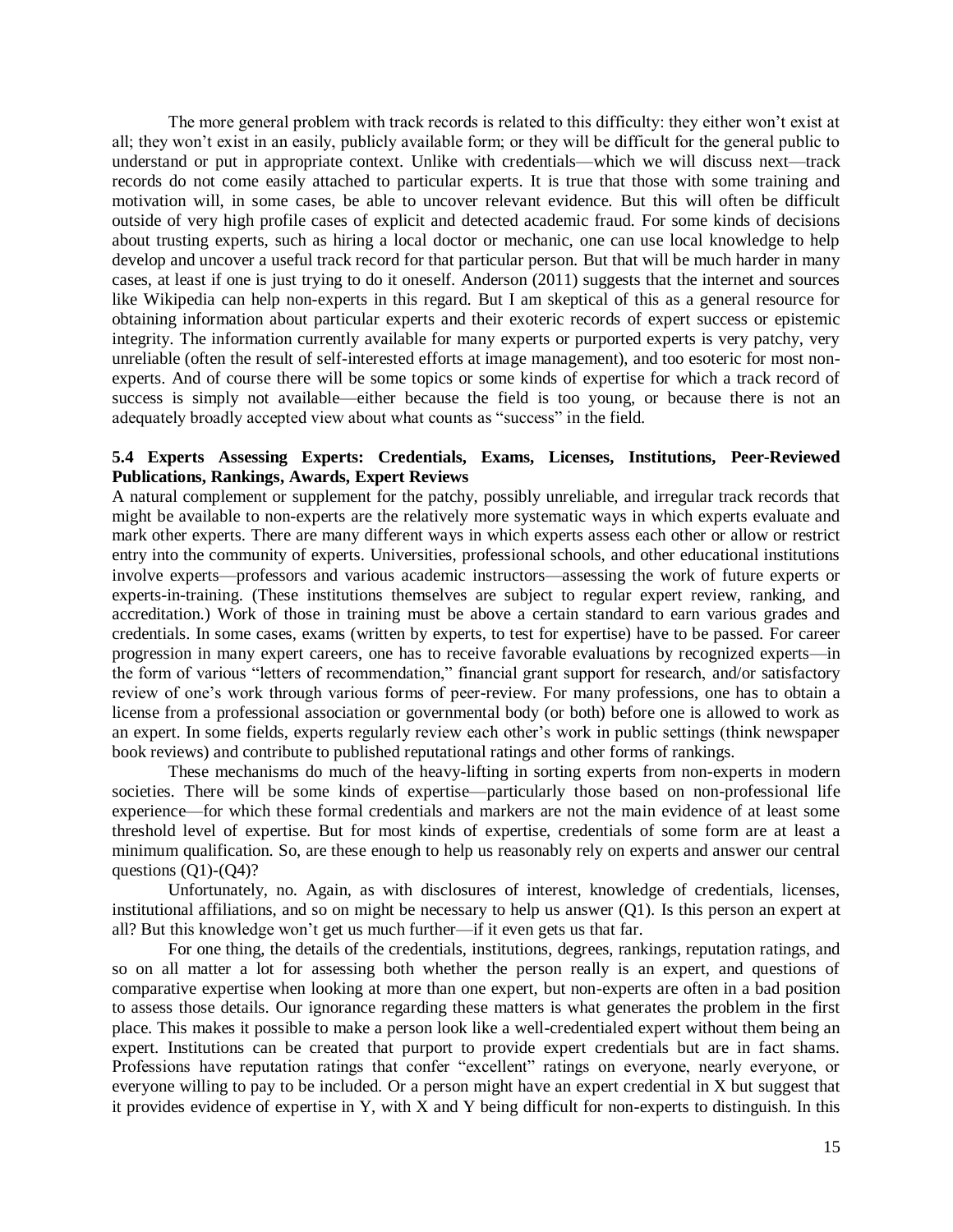way, the evaluations made by experts (or even whether the evaluations really are made by experts) in this category can amount to esoteric knowledge effectively masquerading, troublingly, as exoteric knowledge.

A second difficulty is that some of these entities are overly promiscuous in bestowing credentials, overly reluctant to revoke or challenge claims to expert status, or are even essentially institutions generating pseudo-expertise or helping to support the credentials of pseudo-experts. For example, educational institutions have powerful financial incentives to enroll and graduate enough students, particularly in the world of for-profit educational programs. Professional organizations often self-regulate and set standards for membership (that was the idea of having experts judging experts!) and for predictable reasons have a hard time disciplining or expelling those who fall short of professional standards. Enough financial or political support can create credentialing institutions even when they have no or only inadequate expertise attached to them. And various commercial entities and industries have even made the effort to create institutions and "peer-reviewed" journals so as to bolster the credentials of those pushing the line they prefer. $^{13}$ 

Another problem with this kind of evidence—judgments about experts by experts—is that there are some cases in which, for strategic competition reasons, we are unlikely to get unbiased rankings or ratings. Think, for example, of the difficulty of getting unbiased ratings of politicians—either in terms of the quality of policy they help bring about, or in terms of the extent to which they try to do what they said they would do. There are various entities that "fact check" assertions of politicians, and those are helpful, certainly.<sup>14</sup> But so much happens behind the scenes that makes it difficult to make more detailed judgments about those actions and statements that occur outside of easy public view. And it would take far more time and effort than most individuals have or are willing to expend to keep apprised of all that they might need to know.

So, even for addressing (Q1), these mechanisms have significant limitations. That said, they are at least sometimes important and reliable, and there are institutions that have better and worse track records themselves in terms of both expert success and epistemic integrity. With respect to (Q2), then, it may be possible to form reliable judgments about answers to this kind of comparative question if one is dealing with a case in which one of the two experts has obviously better credentials (more of them, from a broader set of institutions, which themselves have a better track record).

A related possibility, which is the subject of much discussion in the law, is the extent to which an expert is aligned with the "expert consensus" in his or her field.<sup>15</sup> We might want to know this either in general or with respect to the particular testimony we are considering. As with these other mechanisms, knowing that the person is broadly supported in their view by other experts is a way of strengthening our foundation for thinking that the expert is reliable in general. And knowing that the person's testimony is in line with the expert consensus on a topic also improves our epistemic position with respect to our justification for accepting the testimony and seeing it as knowledge transmitting. On the other hand, as Goldman (2001) points out, there are worries with looking to expert consensus. One worry is that it is a situation in which there is a guru with slavish followers. Additional supporters only lend support to our epistemic position if those supporters have some credibility on the topic and are at least partially conditionally independent of each other. As Goldman puts it, they must not be mere non-discriminating "reflectors" of each other's view, or of some third-party's view.

So, in some cases, credentials and other forms of expert judgments about experts can be helpful. Unfortunately, they help very little with the issues raised by (Q3) regarding trustworthiness and sincerity and epistemic integrity. Of course, academic institutions and professional organizations all attempt to train individuals how to behave ethically and with integrity, and they require members to attest to their

<sup>&</sup>lt;sup>13</sup> The volume *Agnotology: The Making and Unmaking of Ignorance*, edited by Proctor and Schiebinger (2008), offers a host of real world examples of these efforts.

<sup>&</sup>lt;sup>14</sup> Both FactCheck.org (www.factcheck.org) and the Pulitzer-prize winning PolitiFact (www.politifact.com) are particularly successful entities in this regard.

<sup>&</sup>lt;sup>15</sup> For extensive discussion of the standards of admissibility of expert testimony in law, and the role played by alignment with expert consensus, see Haack (2008) and Brewer (1998).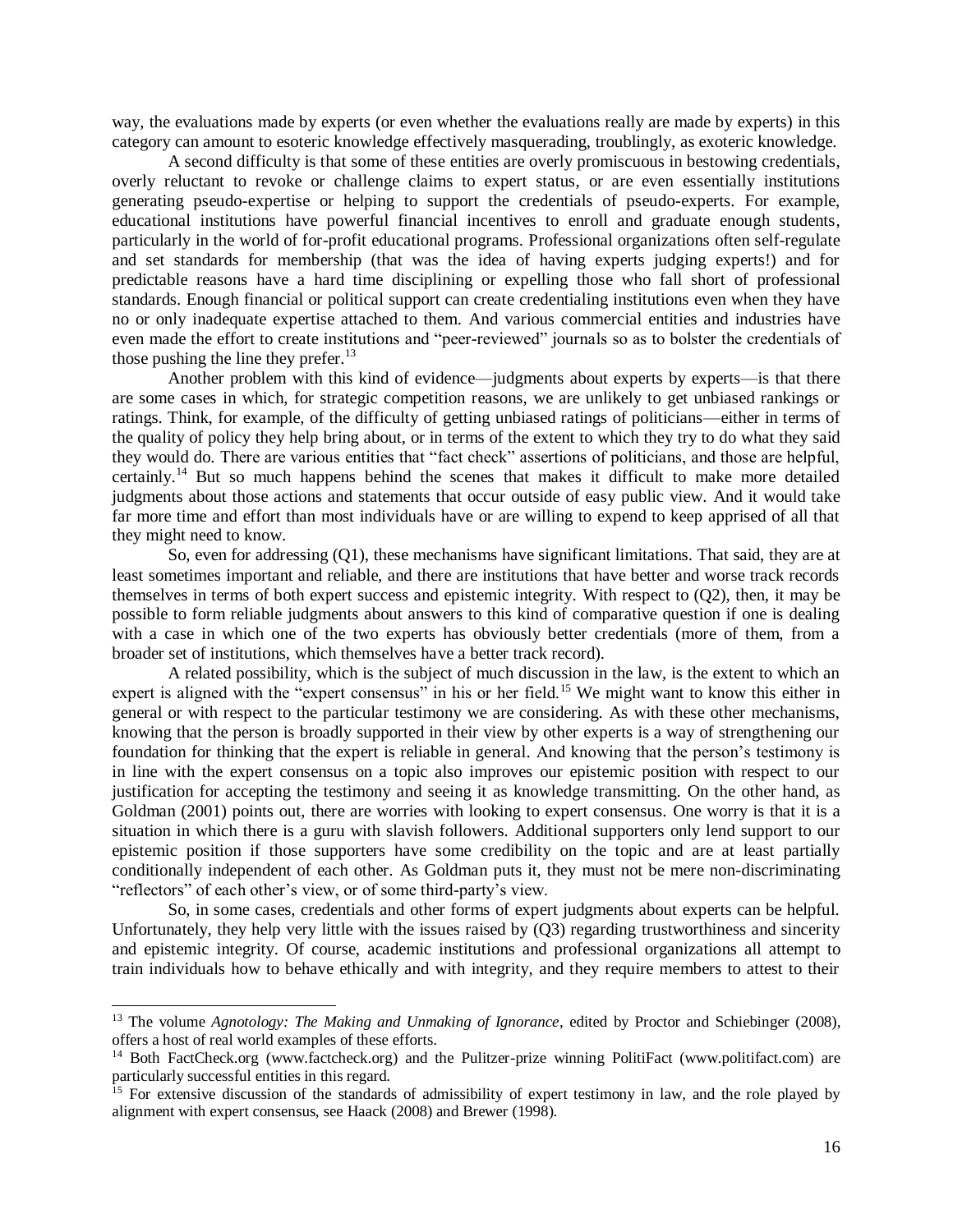work being faultless in this regard, but it would be naïve to think this ensures the epistemic integrity of the members of these communities or the holders of these credentials. For one thing, only the most flagrant violations are sanctioned. And, as noted above, these are often far from exclusive communities with any kind of centralized oversight. Finally, the financial interests are often considerable—that is often why people pursue the degrees, licenses, ratings, and other credentials—and those interests set up potential conflicts that raise distinct problems. This is actually an additional reason to take "expert consensus" seriously, at least if it is not the case that all experts in the field have the same incentives: this kind of consensus suggests that the testimony is not unduly motivated simply by financial or other interests and incentives. It is worth repeating: this only helps if not all experts in the field have the same incentives in this regard.

#### **5.5 Incentive Alignment Strategies**

In some contexts, it might be possible to improve the alignment of the interests of experts and the interests of non-experts. If there are ways for the non-experts to gauge whether experts have successfully answered some question, made some prediction, or solved some problem—if these things are or can be made exoteric in the right way—it can be possible for non-experts to offer rewards or impose penalties or for experts to make credible commitments of one form or another. This happens, in an obvious way, in various marketplaces for experts: a lawyer working on a contingency fee, investors who are required to disclose their investment success rates, and various forms of legal or financial liability for experts who fall below some standard of reasonable expert conduct. Think of medical malpractice, or other forms of tort liability, for example. Or think of the story of the Chinese airline officials—charged with overseeing efforts to ensure Y2K compliance of China Southern Airlines—being in the air on an airplane as the year 2000 began.<sup>16</sup> They would be very interested in making sure that the computer systems actually would operate without flaw as the New Year turned.

Of course, these forms of alignment and reward and explicit bonding won't always work. There needs to be some relatively exoteric, observable fact that can be the basis for reward or punishment. And there are dangers of setting the benchmark in the wrong place. For example, consider the way in which attaching executive compensation to various financial targets and stock prices can lead executives to engage in fraud and other forms of misrepresentation in order to boost stock prices or meet various financial goals.<sup>17</sup> Or consider the difficulty in ascertaining whether some physician conduct fell below the standard of care so as to constitute negligence. It will often require expert judgment to make these assessments, and then we must again confront the problems of experts regulating themselves.

One nice feature of these strategies, when they can be devised effectively, is that they can help both with ensuring *expert* performance and ensuring *reliable* performance, since the dimension of trust drops out if the target is placed appropriately and is sufficiently exoteric and observable. Of course, for that same reason, these do not so much *solve* the problem of relying on expert testimony as *obviate* the need for a solution to that problem.

\*\*\*

Let me summarize the basic situation we are in as ignorant, non-experts trying to think about how we might reasonably rely on expert testimony. We often use broad appearances, but these are unreliable and unlikely to be helpful in any detailed way with answering any of the four core questions: (Q1)-(Q4). Disclosure of biases and interests may be necessary, but will be far from sufficient, particularly in cases in which all experts have biases and interests and we know this. Track records—particularly exoteric records of expert success and records of epistemic integrity—can also be helpful, but they are not easily available, if available at all. Finally, expert judgments about experts can also be helpful, but are often more esoteric than exoteric, can be significantly misleading in cases that we might call "false credentials," and are

<sup>&</sup>lt;sup>16</sup> See http://www.propertyandcasualty.com/doc/airline-execs-to-fly-at-midnight-january-1-to-0001.

<sup>&</sup>lt;sup>17</sup> For discussion, see D. Guerrero (2004).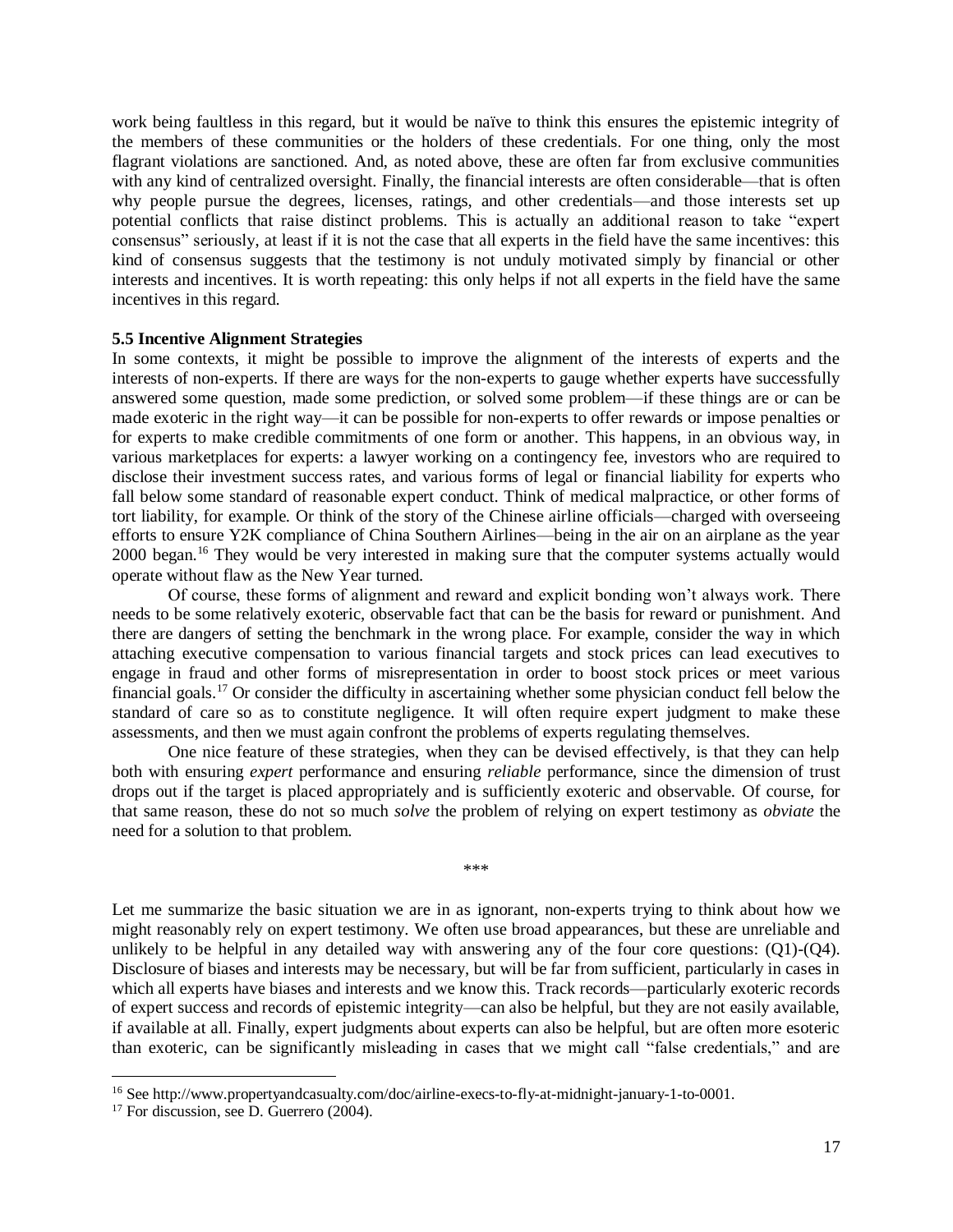subject to a host of biases and other problems stemming from the fact that these are communities that have their own internal reasons for producing the evaluations that they do. All of this suggests that I think we are often not in "reliable expert" contexts—contexts in which expert testimony might be the grounds for justified, reliable belief and in which expert testimony might be knowledge-transmitting.

What should we think about this? Here is one place where institutional reform might greatly improve our epistemic situation. Consider this sketch of an idea: have all academic experts, all licensed experts in various fields (law, medicine, financial advising, automotive repair, etc.), all experts who wish to testify before legal or political bodies, and so on, register with a "Database of Experts" as part of membership in what we could call the "Society of Experts." There could be different sections in the society for different kinds of experts. And decisions could be made about which kinds of credentials/institutions were such that they could identify a person as an expert. This could be more inclusively—allowing almost anyone who met some minimal criteria and wanted to be listed to be listed—or exclusively—having some group of experts (expertise experts, perhaps) determine the bar to inclusion in the database for different categories of expertise. On the former, inclusive route, the idea would be that mere inclusion wouldn't be of much significance; what would matter is what then goes in your 'file'—as discussed below. On the latter route, being included itself would be some reason to think that a person was an expert, but there would then be hard questions (as discussed above) about exactly who should be involved in determining what credentials, experience, and so on are required to be listed in the database. One possibility would be to allow there to be different databases, used for different purposes, perhaps, or to let the market sort out which of these approaches was most useful for different purposes.

This database would include all relevant credential information, along with work experience, but it would also have as full a history as possible of both esoteric and exoteric records of expert success and records of evidence relevant to the individual's epistemic integrity. Entries in this database could be submitted by the experts themselves, users, other experts, and non-experts, but would have to be themselves screened for veracity and could be marked as "contested" or "attested to" by various people (perhaps with the names of the persons contesting or attesting attached). Existing institutions and bodies could submit their own contributions regarding ratings, professional credentials, and so on, so that the database would not replace these things if they already existed, but put them in broader context along with other sources of information about particular experts. For the system to work, it would have to itself be run and maintained by some neutral entity—in something of the way that Consumer Reports or the Better Business Bureau work for products and businesses, or in the way that Wikipedia works with respect to some entries.

There are non-trivial issues about maintaining the integrity of the information in the database and finding funds to support the enterprise that do not lead to its corruption. This has at times been a concern raised about, for example, Wikipedia and the Better Business Bureau network, and other related kinds of entities: everything from Yelp to Angie's List to Rate My Professors.<sup>18</sup> There are also issues about confidentiality that might arise concerning previous instances in which an expert worked with someone or testified in a particular case. But it seems there would be ways in which steps could be taken to keep this information appropriately confidential. Even if it were imperfect in various ways, this kind of institution would help generate far more "reliable expert" contexts, and would help to highlight potentially problematic experts or purported experts. And refusal of an expert to be included or a decision by an expert to contest all the entries about him- or herself would also be epistemically useful: suggesting that significant skepticism about that expert's testimony is probably warranted.

This database would be useful for non-experts in ordinary life, but also for actors within legal and political systems attempting to discern whether an individual can be relied upon for information or even appointment to important technocratic or bureaucratic posts. It would also be useful for journalists and news media attempting to decide which experts to use as expert sources.

 $18$  See, for example, Mokey (2010), Fleming (2011), Pinsker (2015).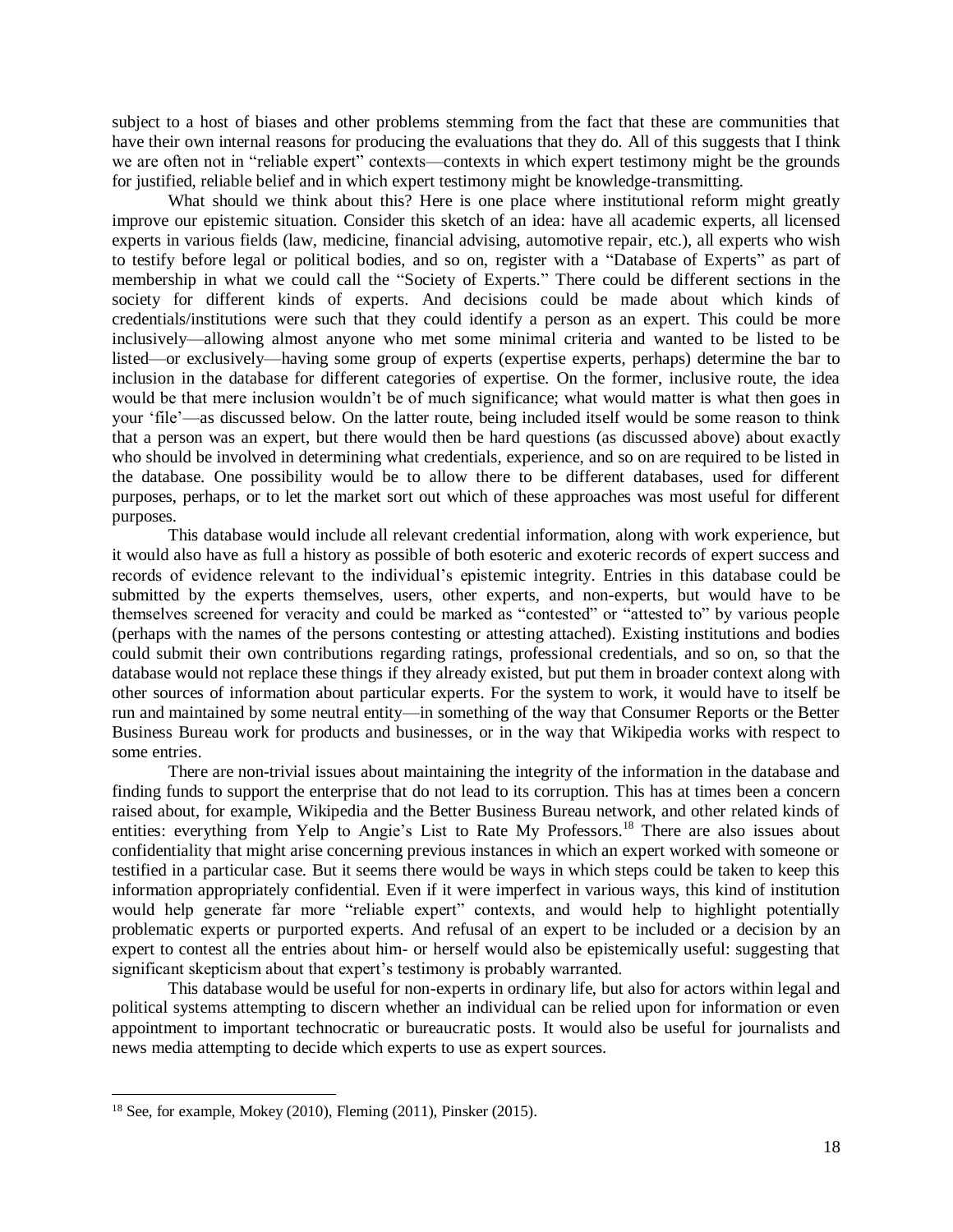Indeed, since having the database itself doesn't introduce a mechanism by which to ensure that the potential expert Testifier's purposes are to communicate the truth, one possibility would be to use the database along with *random selection* of experts from that database who satisfied various desiderata in terms of domain of expertise, credentials, track record, and so on. This would help to prevent "cherry picking" of experts for purposes of legal or political testimony, or for use as experts in media stories. It would also allow for assessment of whether a particular expert had outlier views or whether there was something close to a consensus within some domain of expertise. For example, one could choose 100 experts at random and see what the balance of opinion was on some question.

This Database of Experts wouldn't be perfect, particularly in contexts in which all experts in a domain might have similar biases or epistemically unproductive purposes, but it might put many of us non-experts in a relatively better place when we are faced with the question of whether or not to rely on expert testimony. Perhaps this solution isn't the best one, or will only work when supplemented with other mechanisms. Still, I think that Hardwig (1985) and Goldman (1999) and others who have railed against the limits of individualist epistemology are definitely on to something. In the modern world, ignorant as we all are, we have to rely on the testimony of others, and we have to rely on the testimony of experts. To do this in a way that is reliable and epistemically justifiable, we will need help. And that help, I contend, will be institutional and must be socially built and supported.

### **Bibliography**

- Adler, Jonathan. 1990. "Conservatism and Tacit Confirmation." *Mind* 99: 559–570.
- –––1994. "Testimony, Trust, Knowing." *Journal of Philosophy* XCI: 264–275.
- –––1996. "Transmitting Knowledge." *Noûs* 30: 99–111.
- –––1997. "Lying, Deceiving, or Falsely Implicating." *Journal of Philosophy* XCIV: 1–18.
- –––2002. *Belief's Own Ethics*. Cambridge: The MIT Press.
- –––2009. "Another Argument for the Knowledge Norm." *Analysis* 69: 407–412.
- Anderson, Elizabeth. 2011, "Democracy, Public Policy, and Lay Assessments of Scientific Testimony." *Episteme* 8.2: 144–164.
- Audi, Robert. 1997. "The Place of Testimony in the Fabric of Justification and Knowledge." *American Philosophical Quarterly* 34: 405–422.
- –––2006. "Testimony, Credulity, and Veracity." In Lackey, J. and E. Sosa (eds.), *The Epistemology of Testimony*. Oxford: Oxford University Press. 25–48.
- Brewer, Scott. 1998. "Scientific Expert Testimony and Intellectual Due Process." *Yale Law Journal* 107: 1535–1681.
- Burge, Tyler. 1993. "Content Preservation." *The Philosophical Review* 102: 457–488.
- Coady, C.A.J. 1973. "Testimony and Observation." American Philosophical Quarterly 10:149-155.
- Collins, Harry and Robert Evans. 2007. *Rethinking Expertise*. Chicago: University of Chicago Press
- Collins, Harry and Martin Weinel. 2011. "Transmuted Expertise: How Technical Non-Experts Can Assess Experts and Expertise." *Argumentation* 25(3): 401-413.
- Douglas, Heather. 2005. "Inserting the public into science." In Sabine Maasen and Peter Weingart eds., *Democratization of Expertise*? Netherlands: Springer, 153-169.
- Dretske, Fred. 1982. "A Cognitive Cul-de-sac." *Mind* 91: 109–111.
- Evans, Gareth. 1982. *The Varieties of Reference*. John McDowell (ed.), Oxford: Oxford University Press.
- Fleming, Troy. 2011. "'Pay for Play' Scandal at the Better Business Bureau Leads to Consumer Mistrust of the Business Rating Organization." *Loyola Consumer Law Review* 23: 445-458.
- Fricker, Elizabeth. 1987. "The Epistemology of Testimony." *Proceedings of the Aristotelian Society Supplementary* 61: 57–83.
- –––1994. "Against Gullibility", in Matilal and Chakrabarti (eds.) *Knowing from Words: Western and Indian Philosophical Analysis of Understanding and Testimony*: 125–161.
- –––2002. "Trusting others in the sciences: a priori or empirical warrant?" *Studies in History and Philosophy of Science Part A* 33.2: 373-383.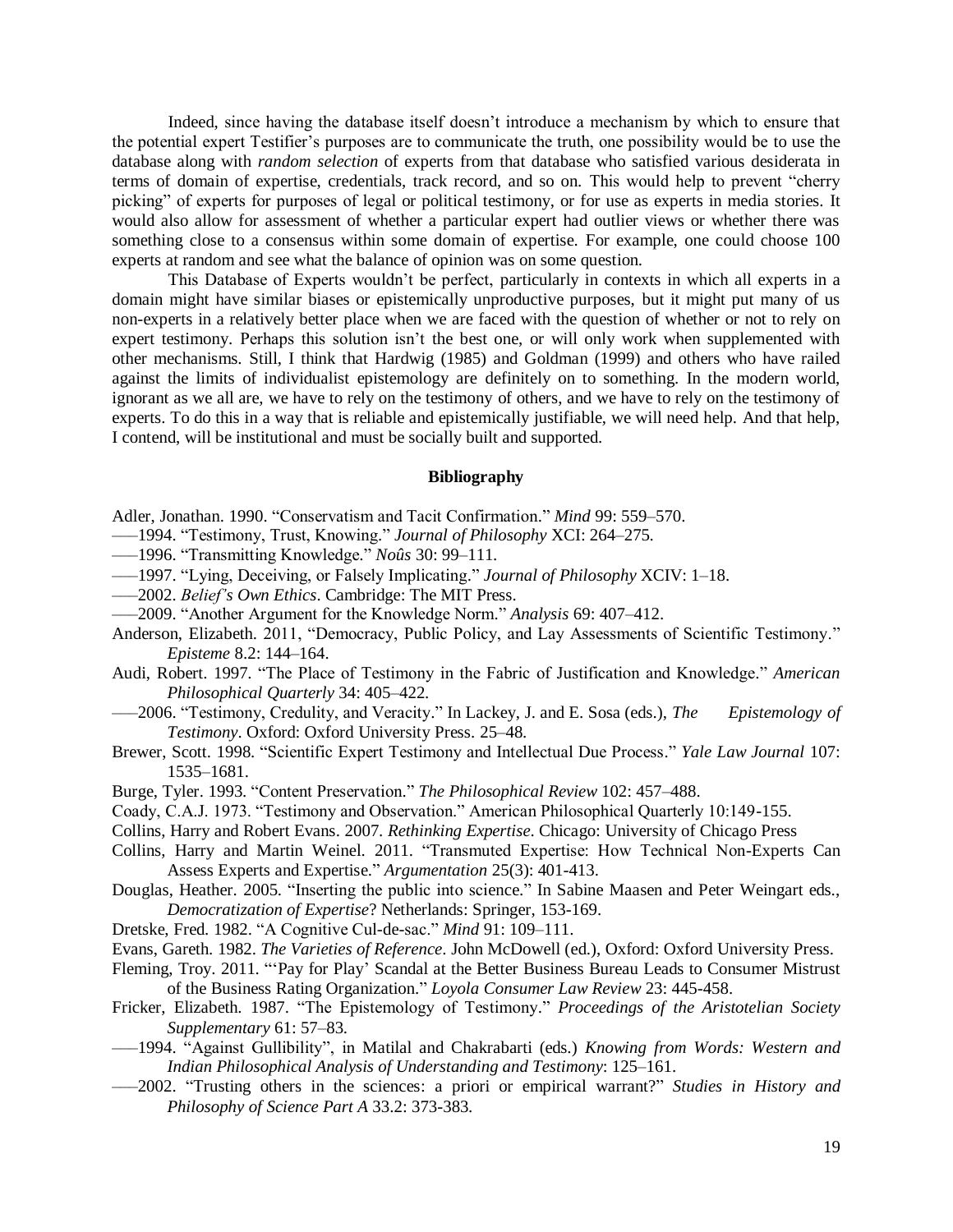–––2006. "Testimony and Epistemic Autonomy." In Lackey, J. and E. Sosa (eds.), 2006, *The Epistemology of Testimony.* Oxford: Oxford University Press.

- Gelfert, Axel. 2006. "Kant on Testimony." *British Journal for the History of Philosophy* 14: 627–642.
- Goldberg, Sanford C. 2010. *Relying on others: An essay in epistemology*. OUP Oxford.
- Goldman, Alvin. 1999. *Knowledge in a Social World*. Oxford: Oxford University Press.
- –––2001. "Experts: Which Ones Should You Trust?" *Philosophy and Phenomenological Research* 63(1): 85-110.
- Graham, Peter J. 2004. "Metaphysical Libertarianism and the Epistemology of Testimony." *American Philosophical Quarterly* 41: 37–50.
- Grice, H. P. 1975. "Logic and conversation." In P. Cole and J. P. Morgan (eds), *Syntax and Semantics, Vol. 3: Speech Acts*. New York: Seminar Press.
- Guerrero, Alexander. 2007. "Don't Know, Don't Kill: Moral Ignorance, Culpability, and Caution." *Philosophical Studies* 136: 59-97.
- –––2014. "Against Elections: The Lottocratic Alternative." *Philosophy and Public Affairs* 42: 135-178.
- Guerrero, Douglas. 2004. "The Root of Corporate Evil." *The Internal Auditor* 61(6): 37-40.
- Haack, Susan. 2008. "Of Truth, In Science and Law." *Brooklyn Law Review* 73: 563-586.
- Hardwig, John. 1985. "Epistemic Dependence." *Journal of Philosophy* 82: 335-349.
- Hintikka, Jaakko. 1962. *Knowledge and Belief*. Ithaca: Cornell University Press.
- Hume, David. 1739. *A Treatise of Human Nature*. 1888 edition, L.A. Selby-Bigge, ed., Oxford: Clarendon Press.
- –––1748. *An Enquiry Concerning Human Understanding*. 1977 edition, Hackett Publishing Company.

Kitcher, Phillip. 1993. *The Advancement of Science.* Oxford: Oxford University Press.

- –––2001. *Science, Truth, and Democracy*. Oxford: Oxford University Press.
- Lackey, J. and E. Sosa (eds.). 2006. *The Epistemology of Testimony.* Oxford: Oxford University Press.
- Lewis, David. 1969. *Convention.* Cambridge: Harvard University Press.
- –––1975/1983. "Languages and Language." *Philosophical Papers Vol. I*. Oxford: Oxford University Press, 163–188.
- McDowell, John. 1980. "Meaning, Communication, and Knowledge", in *Philosophical Subjects*, Z. van Straaten (ed.), Oxford: Oxford University Press, 117–139.
- –––1994. "Knowledge by hearsay", in *Meaning, Knowledge and Reality*. Cambridge: Harvard University Press, 195–224.
- Michaels, David. 2008. "'Manufactured Uncertainty,' Contested Science and the Protection of the Public's Health and Environment," in *Agnotology: The Making and Unmaking of Ignorance* (Ed. by Robert Proctor & Londa Schiebinger).
- Mokey, Nick. 2010. "Yelp Faces Extortion Claims in Cash-For-Ratings Scandal." *Digital Trends* available at [http://www.digitaltrends.com/computing/yelp-faces-extortion-claims-in-cash-for](http://www.digitaltrends.com/computing/yelp-faces-extortion-claims-in-cash-for-ratings-scandal/)[ratings-scandal/](http://www.digitaltrends.com/computing/yelp-faces-extortion-claims-in-cash-for-ratings-scandal/)
- Peels, Rik. 2010. "What is Ignorance?" *Philosophia* 38(1): 57-67.
- Pinsker, Joe. 2015. "The Covert World of People Trying to Edit Wikipedia—For Pay," *The Atlantic*, available at [http://www.theatlantic.com/business/archive/2015/08/wikipedia-editors-for](http://www.theatlantic.com/business/archive/2015/08/wikipedia-editors-for-pay/393926/)[pay/393926/](http://www.theatlantic.com/business/archive/2015/08/wikipedia-editors-for-pay/393926/)
- Price, H. H. 1969. *Belief*. New York: Humanities Press.
- Pritchard, Duncan. 2007. "Anti-Luck Epistemology." *Synthese* 158: 277-98.
- Proctor, Robert & Londa Schiebinger, (eds). 2008. *Agnotology: The Making and Unmaking of Ignorance*. Stanford: Stanford University Press.
- Reid, Thomas. 1764 (1983). *Inquiry and Essays*. R. Beanblossom and K. Lehrer (eds.), Indianapolis: Hackett.
- Reynolds, S. 2002. "Testimony, Knowledge, and Epistemic Goals." *Philosophical Studies* 110: 131–161
- Shogenji, T. 2006. "A Defense of Reductionism about Testimonial Justification of Beliefs", *Noûs* 40: 331–346
- Somin, Ilya. 2013. *Democracy and Political Ignorance*, Stanford: Stanford University Press.